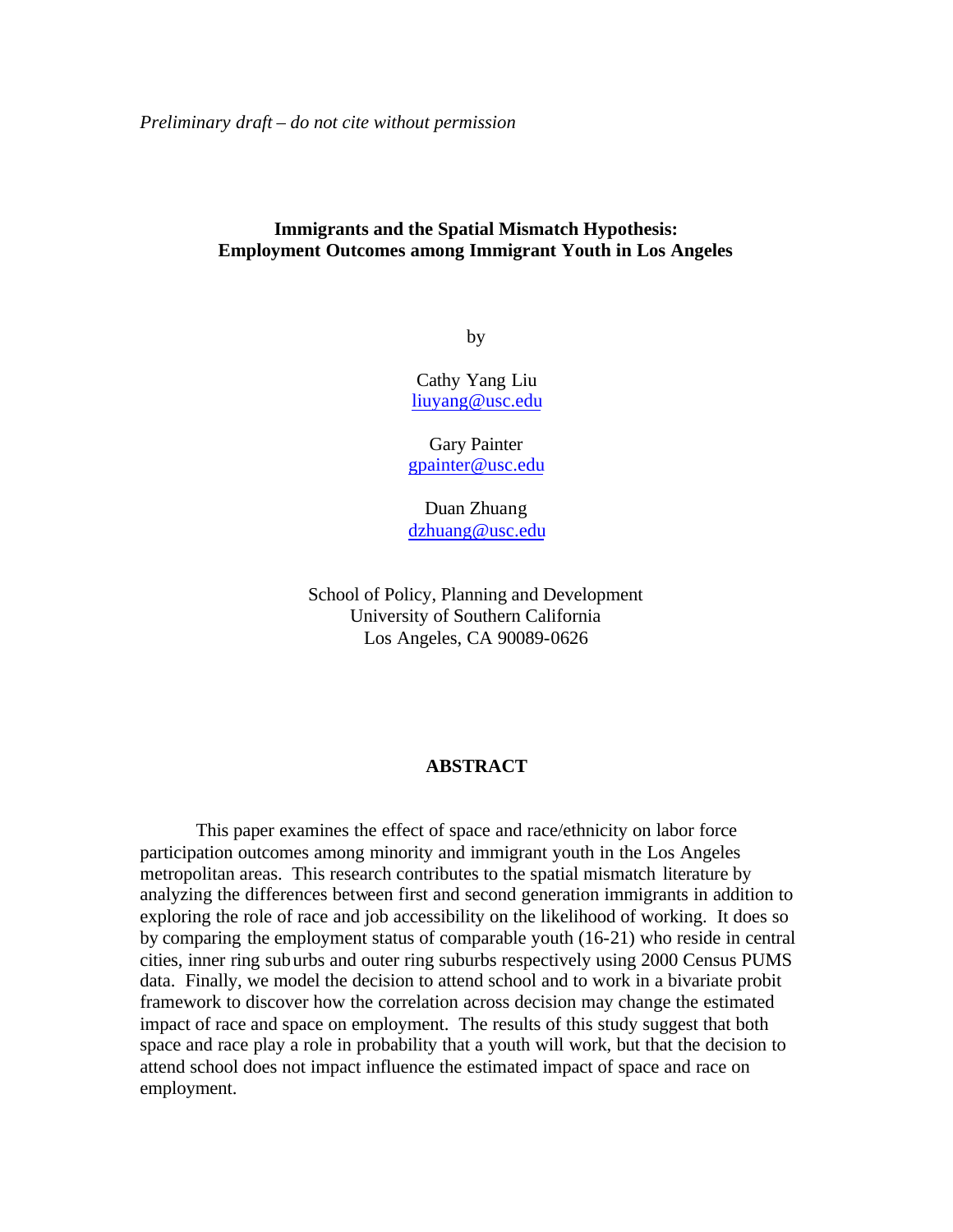#### **I. INTRODUCTION**

 $\overline{a}$ 

Much attention in both the academic and popular press has been focused on the problems of urban poverty and on the suburbanization of the population and jobs in urban areas. These phenomena were first linked together by John Kain (1968) to explain high minority unemployment in central cities of metropolitan areas. Since Kain's seminal work, a number of authors (Kain, 1992; Ihlanfeldt and Sjoquist 1998; Preston and McLafferty 1999 provide reviews) have tested for the presence of the spatial mismatch hypothesis using a variety of different outcome measures such as job accessibility, wages, and commute times to test directly for mismatch, and more recently authors have tested for a geographic mismatch in skills (e.g., Stoll 2005) between the jobs that are nearby and the skills that local residents possess. While most studies have found evidence of mismatch in either space or skills, a few studies (e.g. Ellwood 1986, Gordon et al 1989, Taylor and Ong 1995) find that no misma tch exists, while still others (Jencks and Mayer 1990) criticize the work of the proponents of the spatial mismatch hypothesis because most studies do not fully account for the endogeneity of location choice.<sup>1</sup>

Despite the voluminous literature on the spatial mismatch hypothesis, there is very little literature on the importance of the spatial mismatch between job growth and population growth for Latinos, Asians, and immigrant households. Ihlanfeldt (1993) conducted one of the first studies of the spatial mismatch hypothesis among Latino youth, and found that approximately one fourth of the job differential between whites and Latinos is due to living further from jobs. Unfortunately, this study did not distinguish between native and foreign-born households who may be differentially affected. Some

<sup>&</sup>lt;sup>1</sup> Ross (1998) is a notable exception which explicitly models residential and job location choices simultaneous.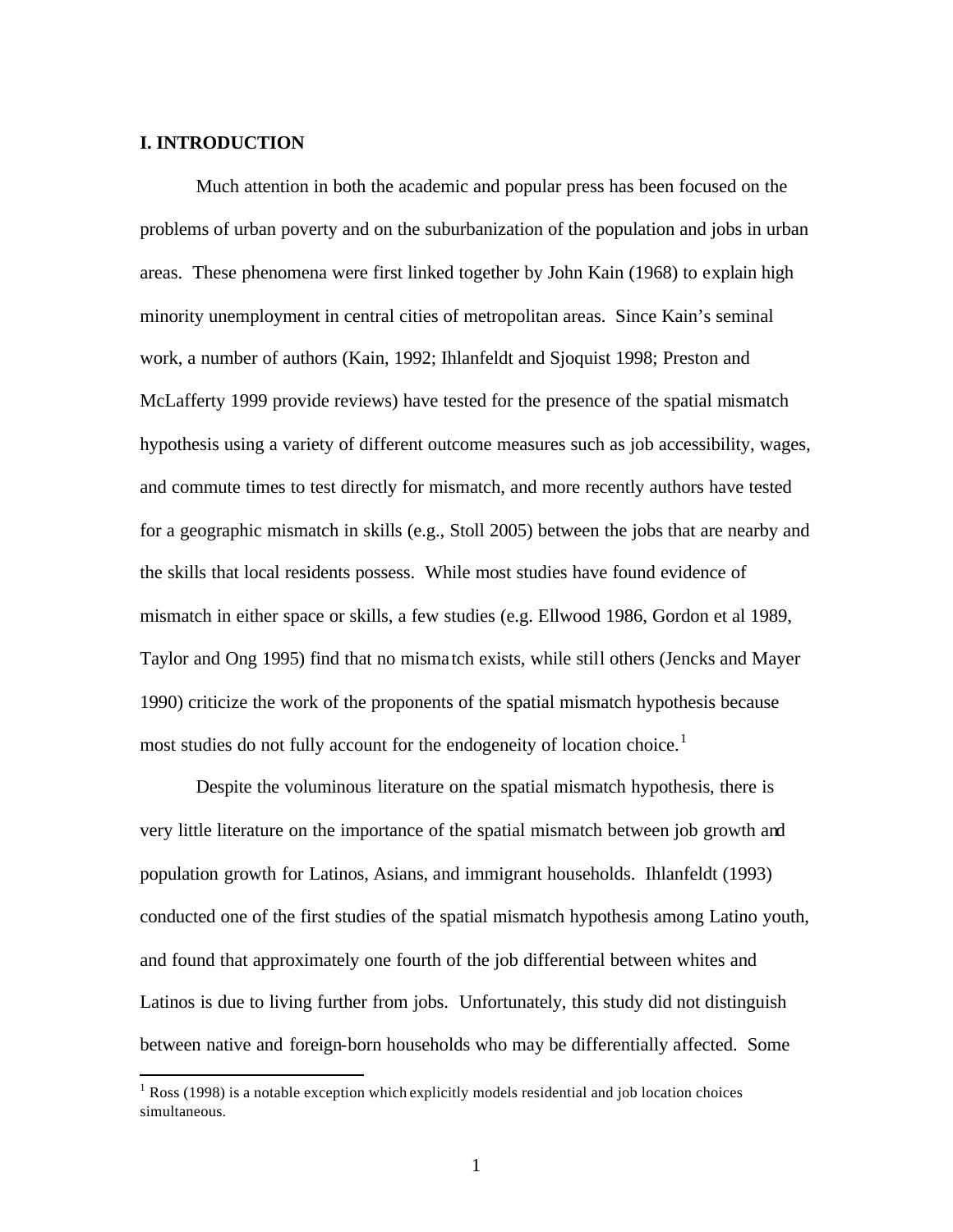recent studies have started to explore the validity of the spatial mismatch hypothesis for immigrant populations, but with mixed results (e.g. Aponte 1996, Preston et al 1998, Pastor and Marcelli 2000, Parks 2004a and 2004b).

Because demographers (Frey 2002) have documented the fact that immigration is the primary force shaping metropolitan areas, it is important to determine the role of urban spatial structure on the economic outcomes of immigrants, and to compare immigrant populations and their children to the outcomes of native-born residents of urban central cities. Theoretically, the expectation about how immigrants and their children may be affected by spatial mismatch is ambiguous. Because new immigrants are likely to reside in ethnic enclaves (e.g., Wilson and Portes 1980), this concentration may disadvantage them as job growth happens in the suburbs. This may be exasperated by the fact that immigrants are more likely to lack English skills. On the other hand, immigrants may be a more mobile population (Painter et al 2001), and therefore able to follow the jobs where they move (Borjas 2001).

In this study, we investigate the extent to which spatial mismatch between population growth and job growth affects youths aged 16-21 in the Los Angeles Metropolitan Area. Following Ellwood (1986) and Raphael (1998a), we focus on youth because their location is assumed to be exogenously determined by their parents. In this analysis, we separate the urban geography into three areas – the central city, the inner ring suburbs, and the outer ring suburbs (see Stoll 1999c for similar geographic partition for Washington D.C. area and Pastor 2001, McConville and Ong 2003 for Los Angeles). The new focus on the inner ring suburbs is important because many urban problems as were traditionally associated with central cities – deteriorated infrastructure and old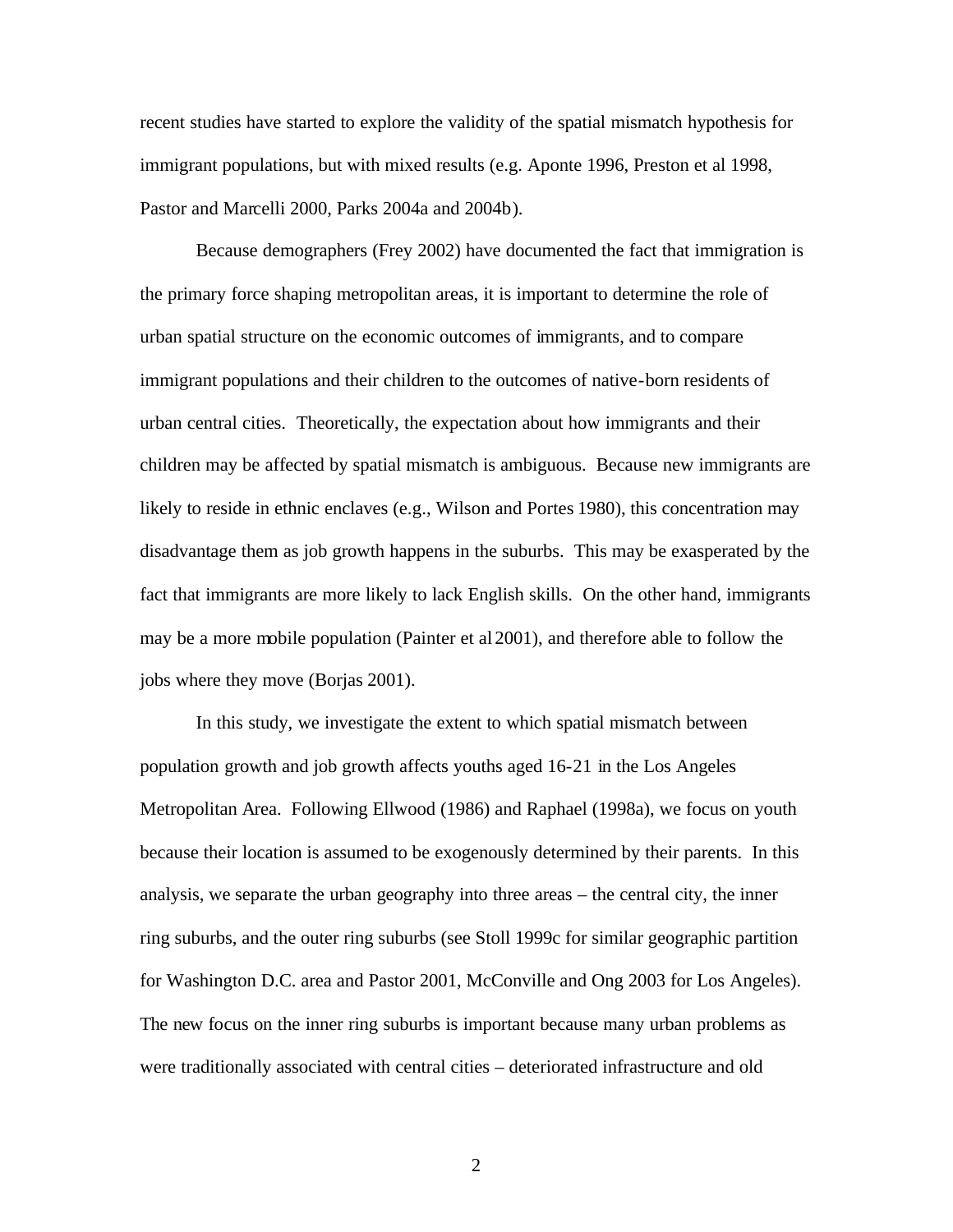housing stock, high crime rates, low-quality public schools, and concentration of minority and poor households – are quickly spreading to inner ring suburbs.

In addition to measuring the impact of space on various native populations, we focus on both immigrant youths and the children of immigrants to investigate how immigrants are affected by potential spatial mismatch as past literature has suggested that these two groups may register somewhat different economic mobility trajectories (Portes and Zhou 1993). Finally, we contribute to the literature by simultaneously modeling the decision to work and the decision to go to school in order to account for the possibility that youths in the age range may choose to go to school instead of work or do both.

#### **II. BACKGROUND AND LITERATURE REVIEW**

#### *Spatial Mismatch Hypothesis*

Changing urban structure and social relations in the later half of the twentieth century prompted the exploration of the linkage between space and race in explaining inter-group labor market differentials. The "Spatial Mismatch hypothesis" (SMH) was first introduced by Kain (1968) to suggest a spatial explanation to the inferior employment outcome of inner city minorities. The hypothesis states that there is a divergence between the concentration of minority workers in the inner cities and the fast suburbanization of employment that hinder their employment opportunities. Inner city minorities are not able to move to where the growth in jobs is occurring due to their residential location constraints imposed by housing market discrimination. Holzer (1991), Kain (1992), Ihlanfeldt and Sjoquist (1998), and Preston and McLafferty (1999) all provide comprehensive and critical review of this empirical literature.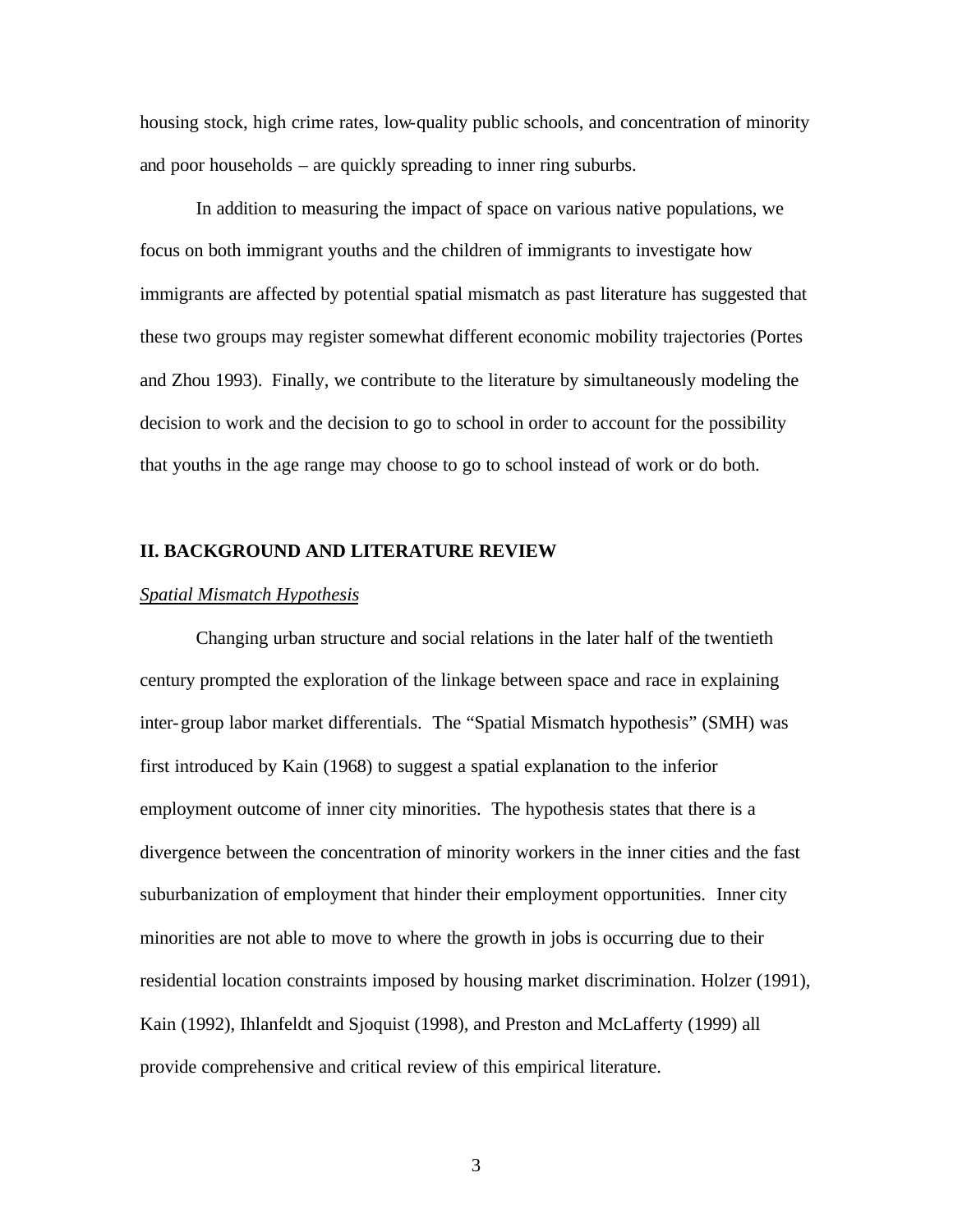There exist numerous methodological approaches and measures to test the spatial mismatch hypothesis and evidence in support of this hypothesis has been somewhat mixed.<sup>2</sup> Some of the dependent variables used to gauge the existence of spatial mismatch include (1) racial comparisons of commuting times or distances; (2) correlations of wages and the employment rate with measures of job accessibility and (3) comparisons of the labor market outcomes of central city and suburban residents (Ihlanfeldt and Sjoquist 1998, p.852).

While embedded in the general term of "space", various research emphasize s different facets and causes of inner city minorities' labor market difficulties. Early challenges to SMH use macro-level aggregate statistics and find that blacks do not fare significantly better even if they are closer to job opportunities and that race, rather than space, constitutes the main barrier to their labor market success (e.g. Ellwood 1986). Some employ commute data to test SMH and reject the hypothesis based on the fact that minority workers have very similar commuting distance with white workers (e.g. Gordon et al 1989) and that minority's longer commute time is explained by their heavier dependence on slower public transit – "auto mismatch" (Taylor and Ong 1995), or "transportation mismatch" (Ong and Miller 2005), defined as accessibility to automobiles, rather than spatial mismatch is the determining factor of central city residents' poor labor market outcomes. Raphael and Stoll (2001)'s study indicate that boosting minority carownership to that of the white can narrow inter-racial employment rate differentials to a large extent (45% of black-white employment rate gap and 17% for Latino-white gap).

 $\overline{a}$ 

<sup>&</sup>lt;sup>2</sup> Ihlanfeldt and Sjoquist (1998) concluded that 21 of 28 new studies that were produced between 1992 and 1998 on SMH that they reviewed show at least moderate support for the hypothesis.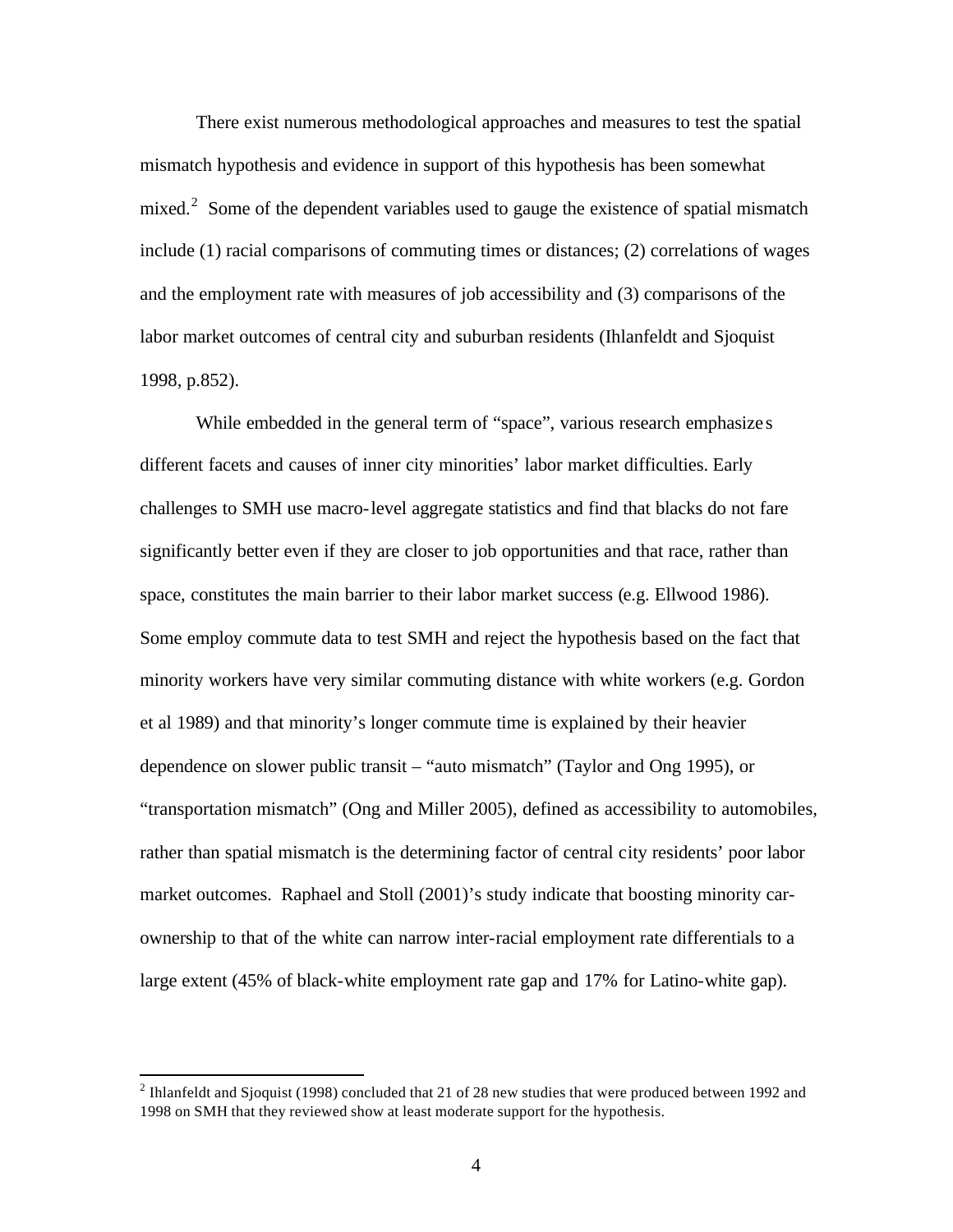At the same time, the majority of the literature examines intra-metropolitan employment outcome differentials among different racial/ethnic groups (Ihlanfeldt and Sjoquist 1990, Stoll 1999a, 1999c, Raphael 1998b) and establishes that spatial residential location and job accessibility's significant effect on the unfavorable labor market outcomes of minorities as compared to whites. One empirical challenge to these types of studies is that the simultaneity of an individual (and the household)'s location choice and employment decision is not accounted for properly. In an effort to bypass this endogeneity issue, researchers have restricted their sample to youth in their studies (e.g. Stoll 1999a, 1999c, Raphael 1998a, 1998b, O'Regan and Quigley 1998). The rationale behind using at-home youth sample is that the parents make the residential choice decision without concern for their children's employment in the future.<sup>3</sup>

In the literature, there also exist numerous measures of job accessibility. $4$  Raphael (1998a, 1998b) make the case for using net job growth over a time period instead of absolute employment level in a given locale as the appropriate measure that captures the labor market dynamics as applicable to youth. This is because that youth workers with less than a college degree are usually new to the labor market and tend to occupy the lower end of the job hierarchy. The newly created jobs, especially in such industries as manufacturing, services and retail, provide them with most accessible job opportunities. In addition, due to students' school obligations and youth's general lack of automobile access, they tend to conduct their job search within a closer proximity to home.

 $\overline{a}$ 

 $3$  Youth's labor market behavior is also examined specifically because of their poor labor market performance and limited mobility and youth's relatively large employment differentials by race/ethnicity as compared to adults (Stoll 1999a).

<sup>&</sup>lt;sup>4</sup> These include but are not limited to job-population ratio, total number of jobs within a given radius, and distance-decay gravity-type measures.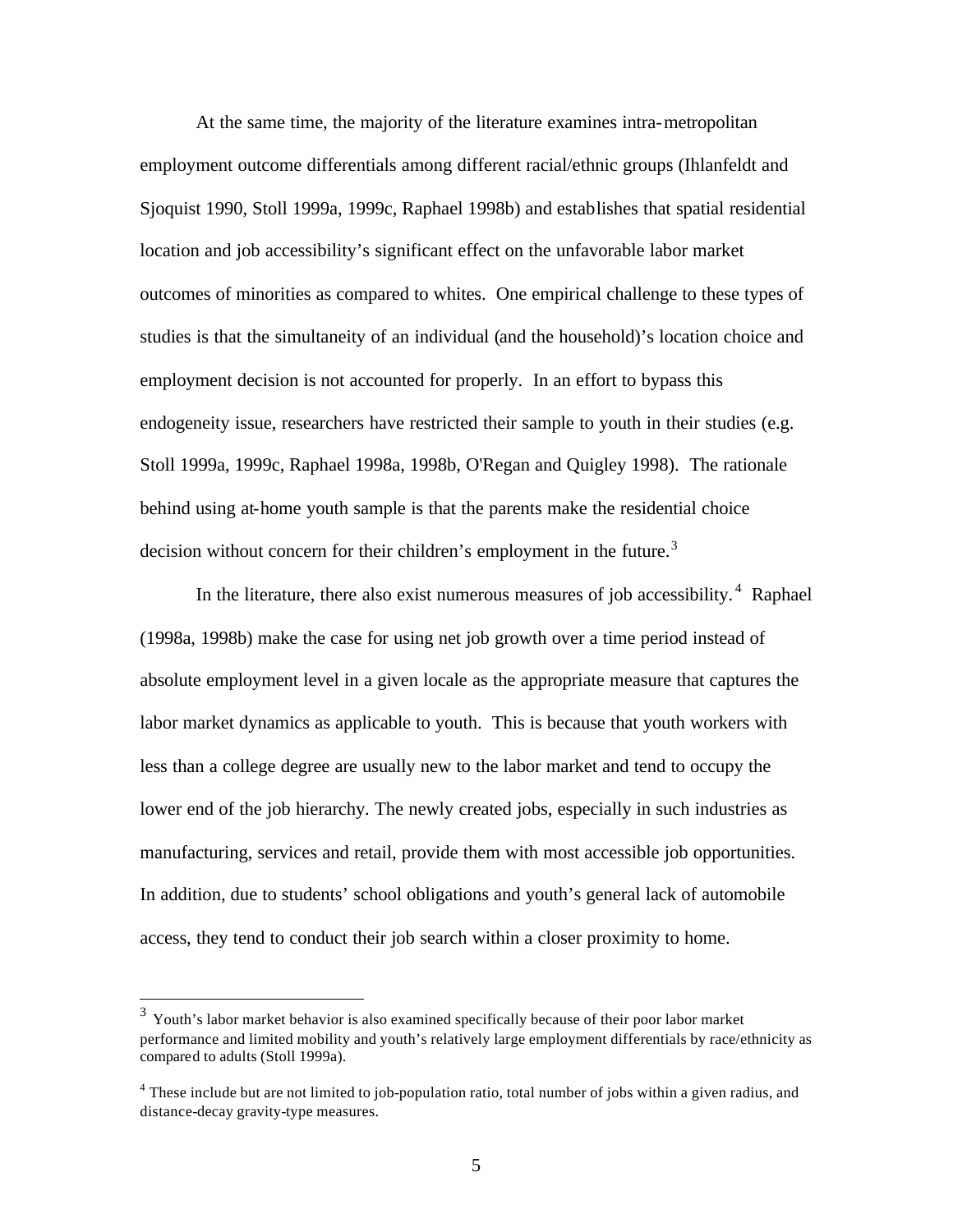The availability of Multi-City Survey of Urban Inequality for the four cities of Atlanta, Boston, Detroit and Los Angeles has provided researchers with new data source for SMH-related research, especially from the demand-side of employers and the job search process of workers. A series of papers by Stoll and his collaborators have explored the spatial job search pattern and quality of workers by race/ethnicity, and proposed the hypothesis of "geographical skills mismatch" between the skills requirement of jobs in workers' search area and their own skills sets (see Stoll 1999b, Stoll et al 2000, Stoll and Raphael 2000, Stoll 2005). While this paper does not look at skills in particular, as our analysis sample is composed of low-skilled youth, we do place focus on employment in different industries according to their average skills requirement as proxy for available employment opportunities for youth.

#### *Evolving Urban Geography*

While spatial mismatch hypothesis originated in the 1960s, the  $21<sup>st</sup>$  century has witnessed the continued trend of low-density suburban sprawl, decentralization and dispersion of businesses and residences and declining central cities. Vast majority of central cities all around the nation are losing jobs, especially private sector jobs, to their suburbs (Brennan 1999). Such urban problems as were traditionally associated with central cities – deteriorated infrastructure and old housing stock, high crime rates, lowquality public schools, and concentration of minority and poor households – are quickly spreading to inner ring suburbs as well (Downs 1997).

The central city – suburb boundaries are becoming increasingly difficult to define. For a polycentric urban area like Los Angeles (e.g. Giuliano and Small 1991), this spatial form may have distinctive features with respect to the concentration of poverty and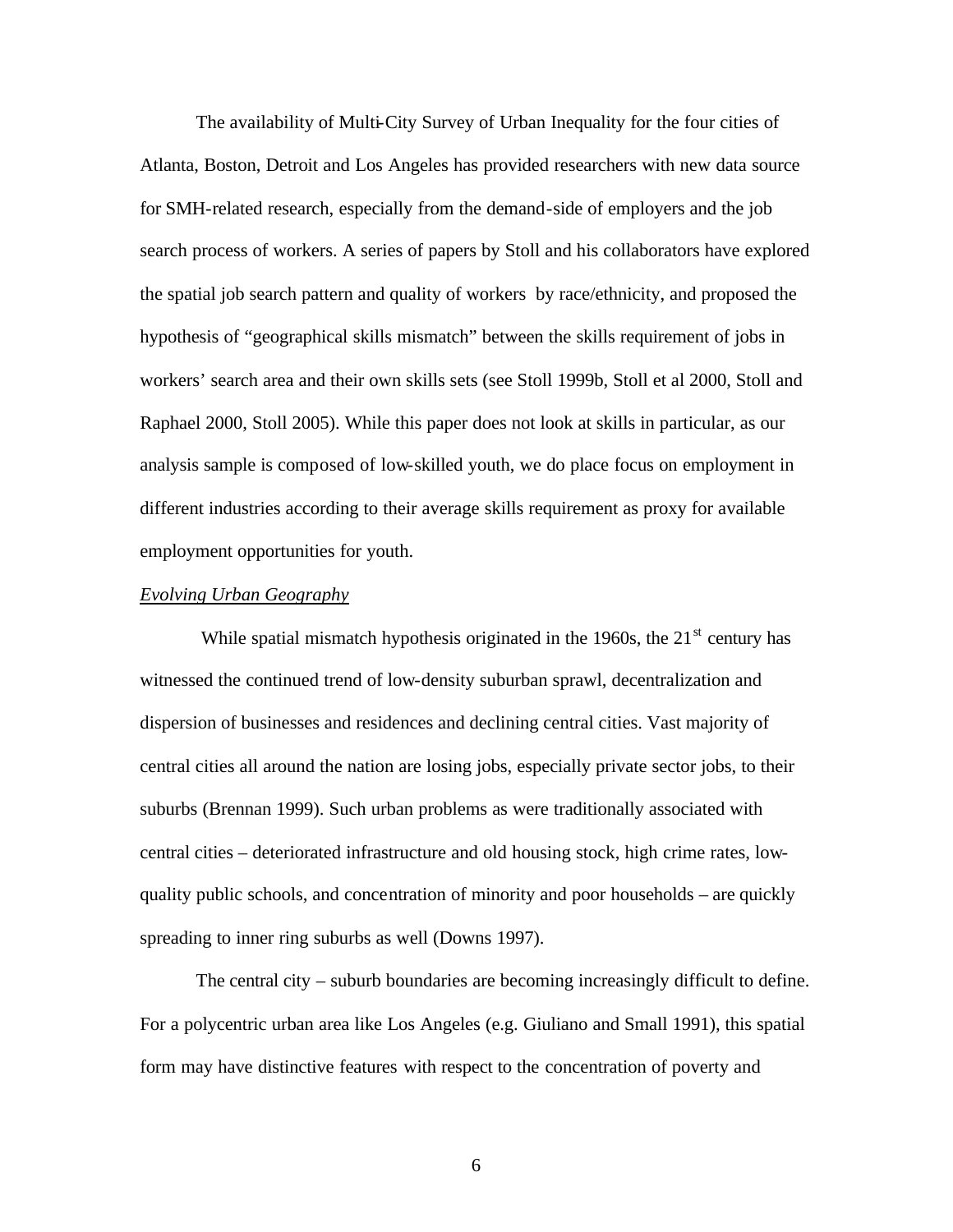joblessness, people's residential location, commuting and job search behaviors from what traditional mono-centric cities would imply. Accordingly, this paper goes beyond the standard central city – suburb framework adopted in most work of this kind, and to adopt a more nuanced partition of urban geography: central city, inner ring suburbs and outer ring suburbs for the five counties of Southern California (Los Angeles CMSA). The geographic division based on census PUMAs (Public Use Microdata Areas) is largely consistent with the boundary delimitations developed by Pastor (2001) and adopted by McConville and Ong  $(2003)^5$ . In the spatial mismatch literature, Stoll (1999c) employed a similar partition of space in his study of the Washington, D. C. area (District of Columbia, inner-beltway, outer beltway).

As Table 1 demonstrates, the Los Angeles metropolitan area is representative of this phenomenon as both the City of Los Angeles and the inner ring suburbs in the rest of Los Angeles County lost jobs, and the outer ring suburbs gained jobs over the decade of the 1990s. This is despite population growth in both the central city and the inner ring suburbs. In both the central city and the inner ring suburbs, there were dramatic jobs contractions in the manufacturing sector (over 20%) and service sector (25.3% and 5.7% respectively). <sup>6</sup> This is important because these are the two sectors that are most likely to employ the low-skilled workers. Unlike the regions within the county of Los Angeles, the suburbs outside of the county experience substantial growth in the service sector (a 10.2 % gain) and solid growth in manufacturing (11.3%).

#### *The Importance of Immigrants*

 $\overline{a}$ 

<sup>&</sup>lt;sup>5</sup> They used a different terminology: "inner-city Los Angeles", "Los Angeles County suburbs", and "other suburbs".

 $6$  The industry groupings are discussed below in the data section.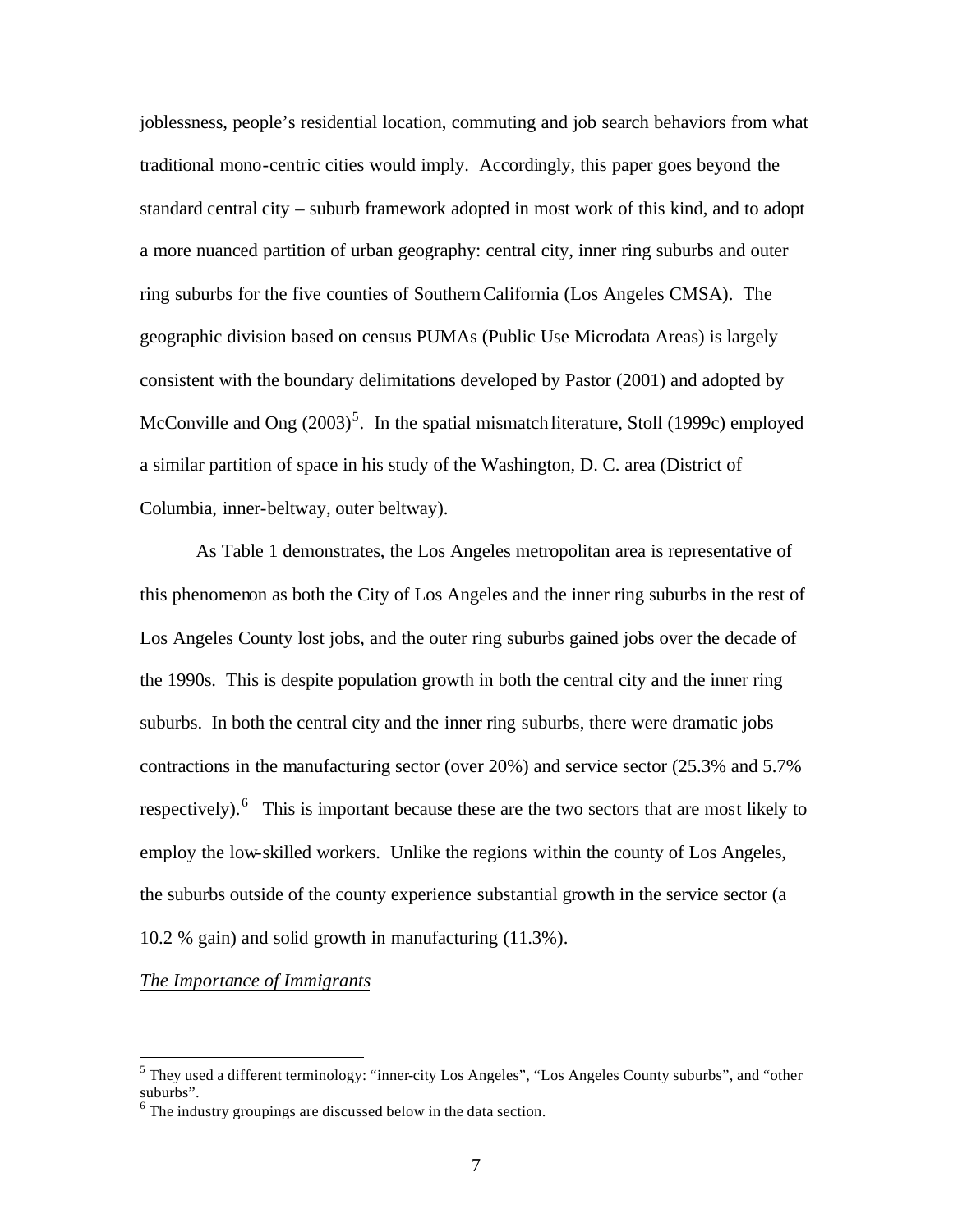Recent population trends in the United States indicate that growth of the foreignborn population and continued arrival of new immigrants will constitute a substantial source of the country's population growth over the decades. The foreign-born population grew by more than 50% between 1990 and 2000, and in the year 2000, there were 31.1 million immigrants, or 12.1 million foreign-born households in the United States (Myers and Liu 2005). This is especially true for gateway metropolitan areas. While it is estimated that the new inflow of immigrants to California is leveling off, the children immigrants (or second-generation immigrants) will be entering the labor force at an unprecedented level than ever before (for a detailed demographic projection, see Myers et al 2005). The spatial distribution of immigrant youth in the labor market and how they match the employment growth patterns in the U.S. economy will be an important area of investigation in the future.

Despite its present and future significance, immigrants' labor market experiences are not adequately addressed in the SMH debate. Various literatures have demonstrated that immigrants' economic mobility trajectories are somewhat different from those of whites and other native born minorities in both the urban housing market (e.g., Painter, Gabriel and Myers 2001) and the urban labor market (e.g., Ellis and Wright 1999). However, it is indeterminate how space plays out in the urban context in immigrants' employment outcomes. On the one hand, it is assumed that immigrants, as new minorities, face the same geographic barriers as traditional central city residents, while on the other hand, they may not be as affected by basic tenants of the SMH as they are residentially more mobile, and would be able to chase job opportunities (Borjas 2001).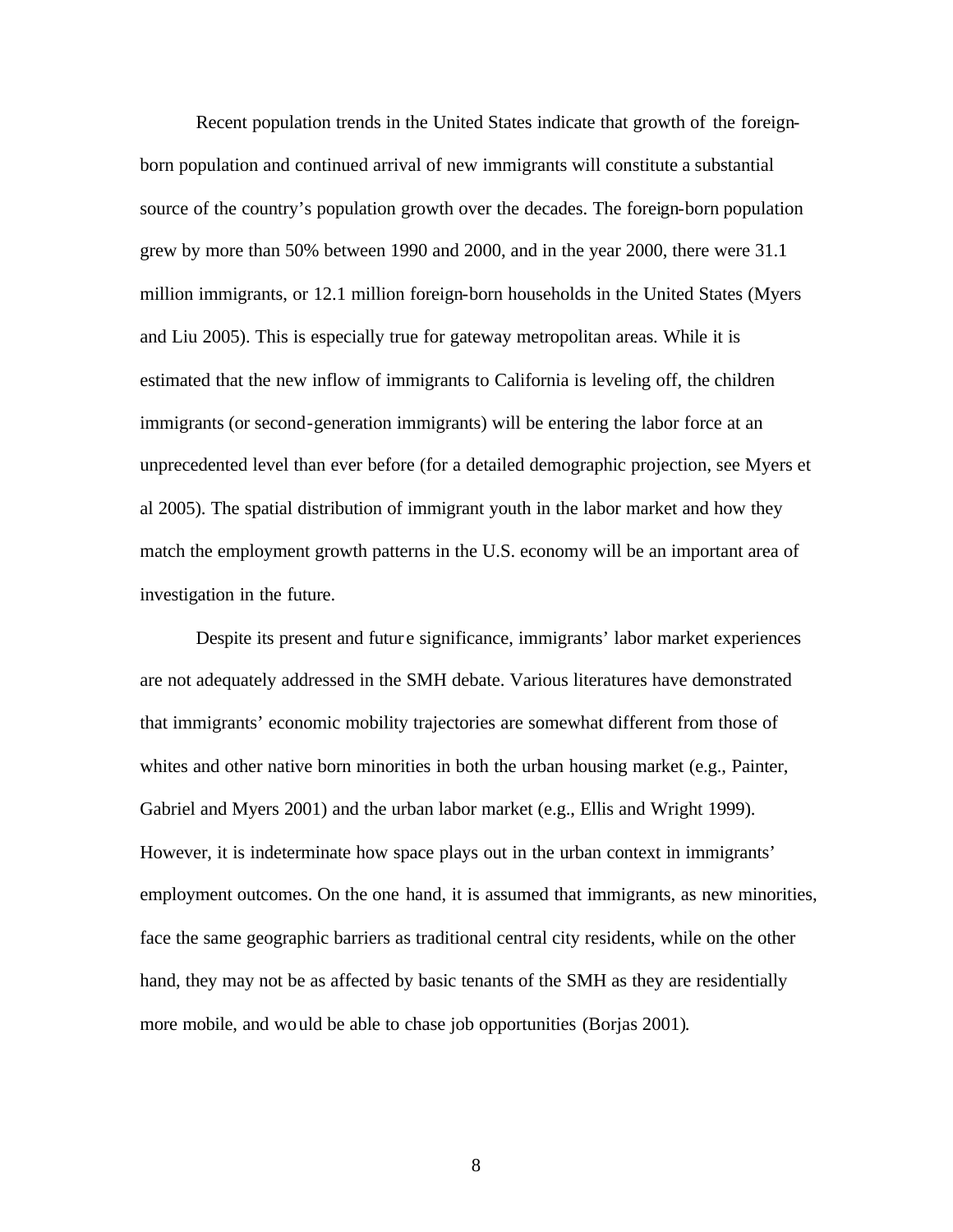How social and spatial factors confound each other and play out in immigrant youth's employment outcomes remains an open question. On the one hand, some researchers find that immigrants are not as constrained by spatial effects in the labor markets. Immigrants (especially Mexican) workers consistently depict relatively high employment rate as compared to native-born minority workers, which might be attributable to their strong social networks in job search and employers' hiring strategy (Aponte 1996). Pastor and Marcelli (2000) also find that individual skills matter more than "pure" spatial mismatch in Los Angeles, especially for recent Latino immigrants. While acknowledging the role of social networks in connecting immigrants to employment, they however caution about the quality of these jobs. On the other hand, Preston et al (1998)'s results indicate the persistence of spatial barriers faced by immigrant workers as evidenced by their overall longer commutes than their Americaborn counterparts in New York. Parks (2004a, 2004b) also analyzed the labor market outcomes of selected immigrant groups in the Los Angeles context, and has found that space still matters in determining less-educated workers' employment prospects.

This paper extends this research on immigrants in a number of important ways. These previous analysis have not analyzed the differential impact of job accessibility across different geographies, have used data from the 1980s, and have not separately modeled the labor market impacts of first-generation immigrants and second-generation immigrants (children with at least one foreign-born parent). This later distinction is important in the assimilation literature as theory suggest that these groups go through diverse paths of acculturation into the U.S. economy and society (Zhou 1997; Zhou 2001).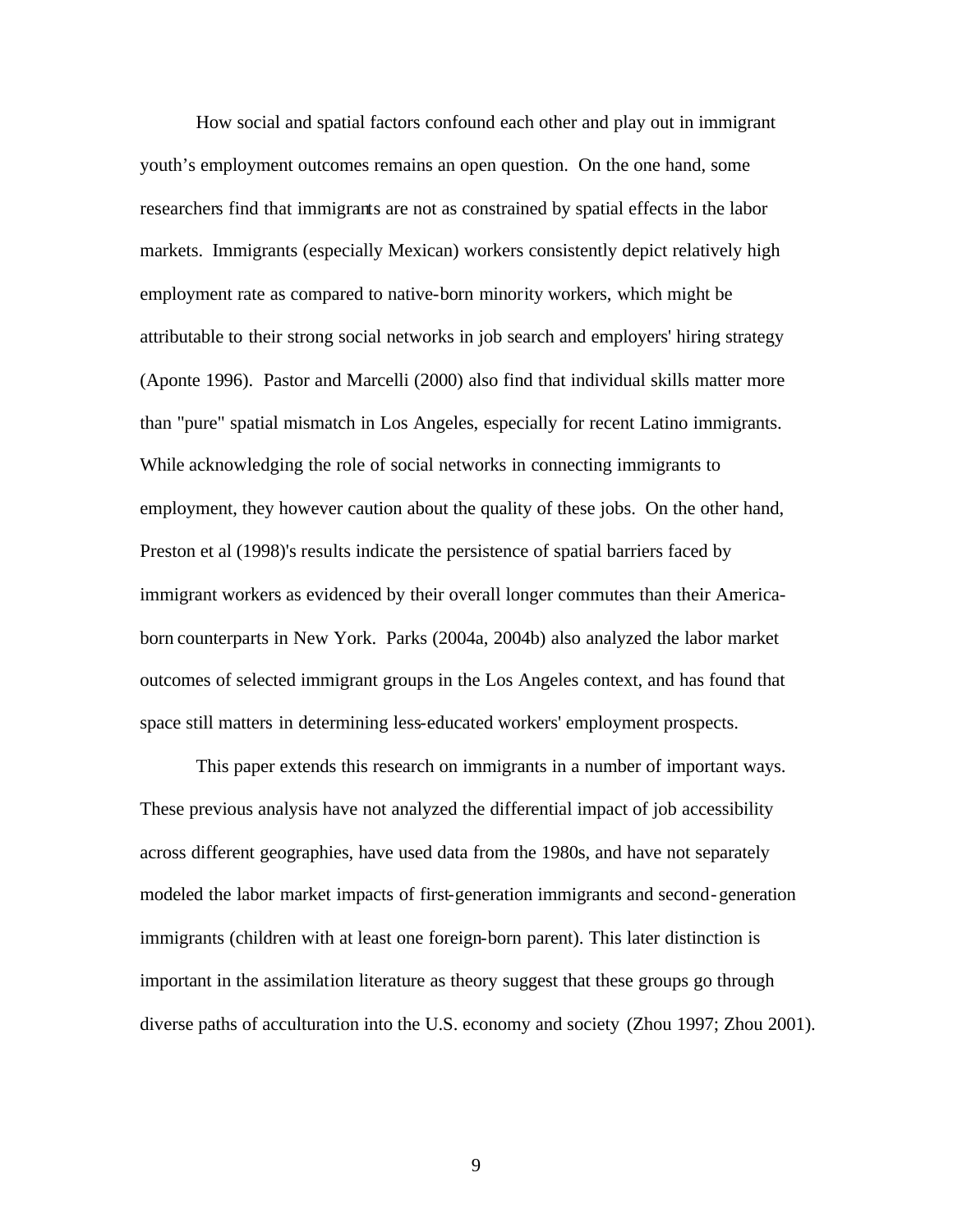#### **III. DATA AND METHODOLOGY**

#### *Data*

 $\overline{a}$ 

The primary dataset for this study will be decennial 2000 census 5% Public Use Microdata Sample (PUMS) files for Los Angeles Consolidated Metropolitan Area  $(CMSA).$ <sup>7</sup> The PUMS data is commonly used in the analysis of the spatial mismatch hypothesis because it offers a very detailed list of household and individual level data, and also provides important geographic identifiers. The Los Angeles CMSA is a very diverse metropolitan area both economically and racially. It is home to a large number of racial/ethnic minorities and immigrants, which offers sufficient size to estimate models across racial and immigrant group.

The PUMS data are merged with census tract level employment data for 1990 and 2000 from the Southern California Association of Governments (SCAG). The employment data are developed by SCAG from wage and compensation data reported to the State Economic Development Department (EDD) of the California Labor and Workforce Development Agency.<sup>8</sup> Because the US Census changes tract boundaries for every census cycle, we chose 2000 census tracts as our unit of analysis, and converted all the 1990 data to 2000 census tract geography. In doing so, we used correspondence tables between 1990 and 2000 census tracts provided by  $SCAG$ . <sup>9</sup> There are 3,373 tracts covering a total area of about 20 million acres for the whole Los Angeles five-county region.

<sup>&</sup>lt;sup>7</sup> The Los Angeles CMSA includes Los Angeles County, Orange County, Riverside County, San Bernardino County, and Ventura County, see Figure 1, Figure 2.

<sup>&</sup>lt;sup>8</sup> See http://www.calmis.ca.gov/file/resource/indmeth.htm for more information. EDD data is based on a random survey of employers. It includes all jobs subject to wage (tax) reporting and excludes selfemployment and private household workers.<br><sup>9</sup> Correspondence tables contain multiplication factors to transfer data between two comparable

geographies such as 1990 census tracts and 2000 census tracts.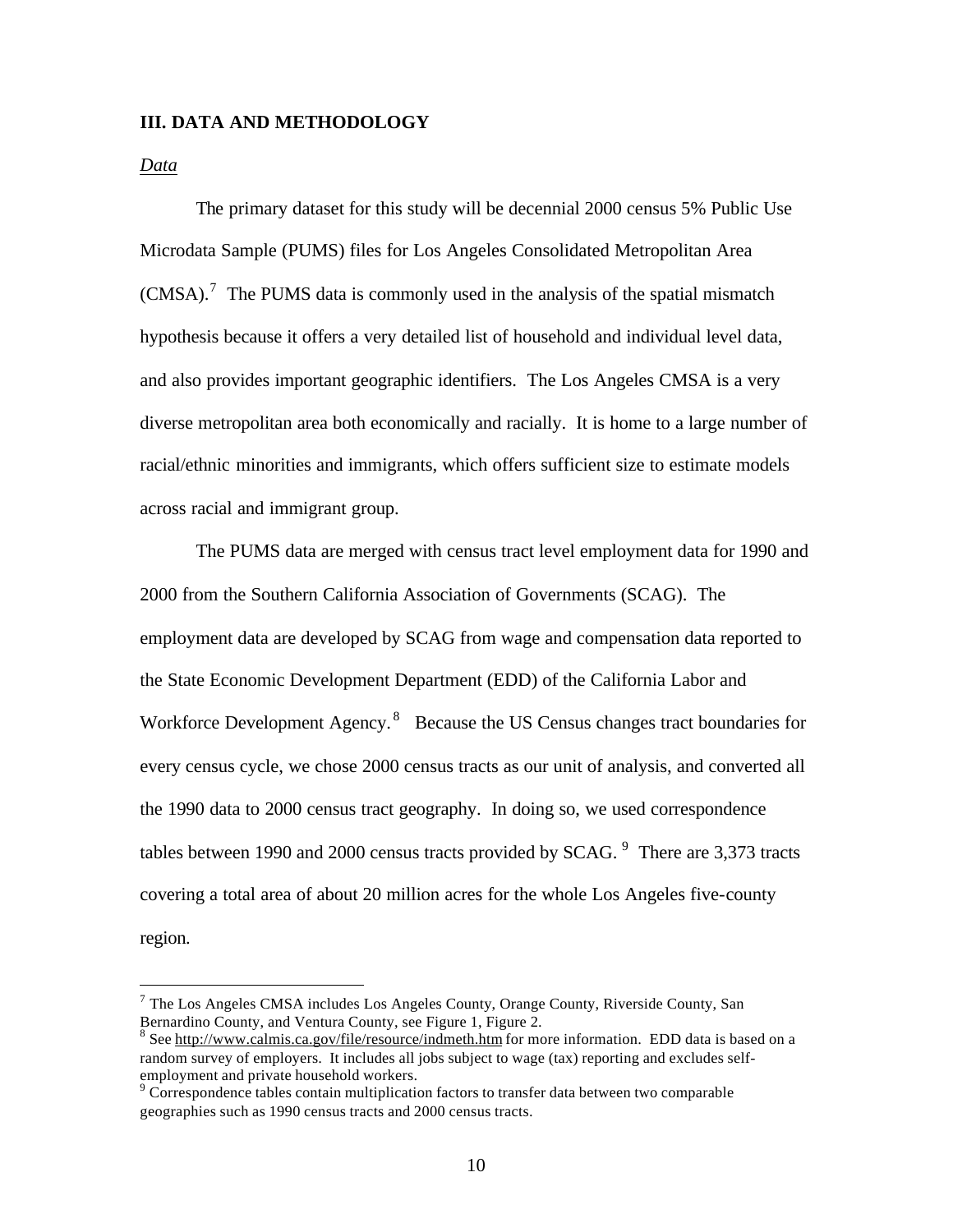Because our sample of youths is derived from the PUMS, we had to transform census tract level employment into PUMA level employment. We used the 2000 Census – PUMA correlation tables for this transformation. <sup>10</sup> In the first step, we used the SCAG 1990-to-2000 census tract correspondence table to allocate 1990 employment to 2000 census tracts. Next we applied the 2000 census – PUMA correlation table to summarize employment by 2000 PUMA for both 1990 and 2000 employment. The 3,373 tracts were converted to 110 2000 PUMAs. Although the SCAG employment data include employment by one-digit SIC code, we combined agriculture with construction and mining, retail with wholesale, and transportation with utilities and public administration.<sup>11</sup> This combination results in six major industrial sectors for our analysis for both 1990 and 2000. As was noted in Table 1, total employment and employment in manufacturing, services, and in the agriculture, mining and construction industries fell in both the central city and inner-ring suburbs during the decade of the 1990s, while all employment in all sectors grew in the outer ring suburbs. These growth rates in the six industry groupings are then included as explanatory variables in the regression models.

## *Empirical Model*

 $\overline{a}$ 

The sample for this research will be all at-home youth between the ages of 16 and 21 who have no post-high school degrees and no work-preventing physical disabilities. Following the basic methodology of Raphael (1998a), this paper will focus on the roles of space, race and socioeconomic characteristics of youth. The initial regression models are estimated in a probit framework and are of the form:

<sup>&</sup>lt;sup>10</sup> See http://oseda.missouri.edu/plue/ for details.

 $11$  SIC refers to Standard Industrial Classification. The one-digit level classification includes ten sectors: agriculture, mining, construction, manufacturing, wholesale, retail, FIRE, service, transportation and utilities, and public administration.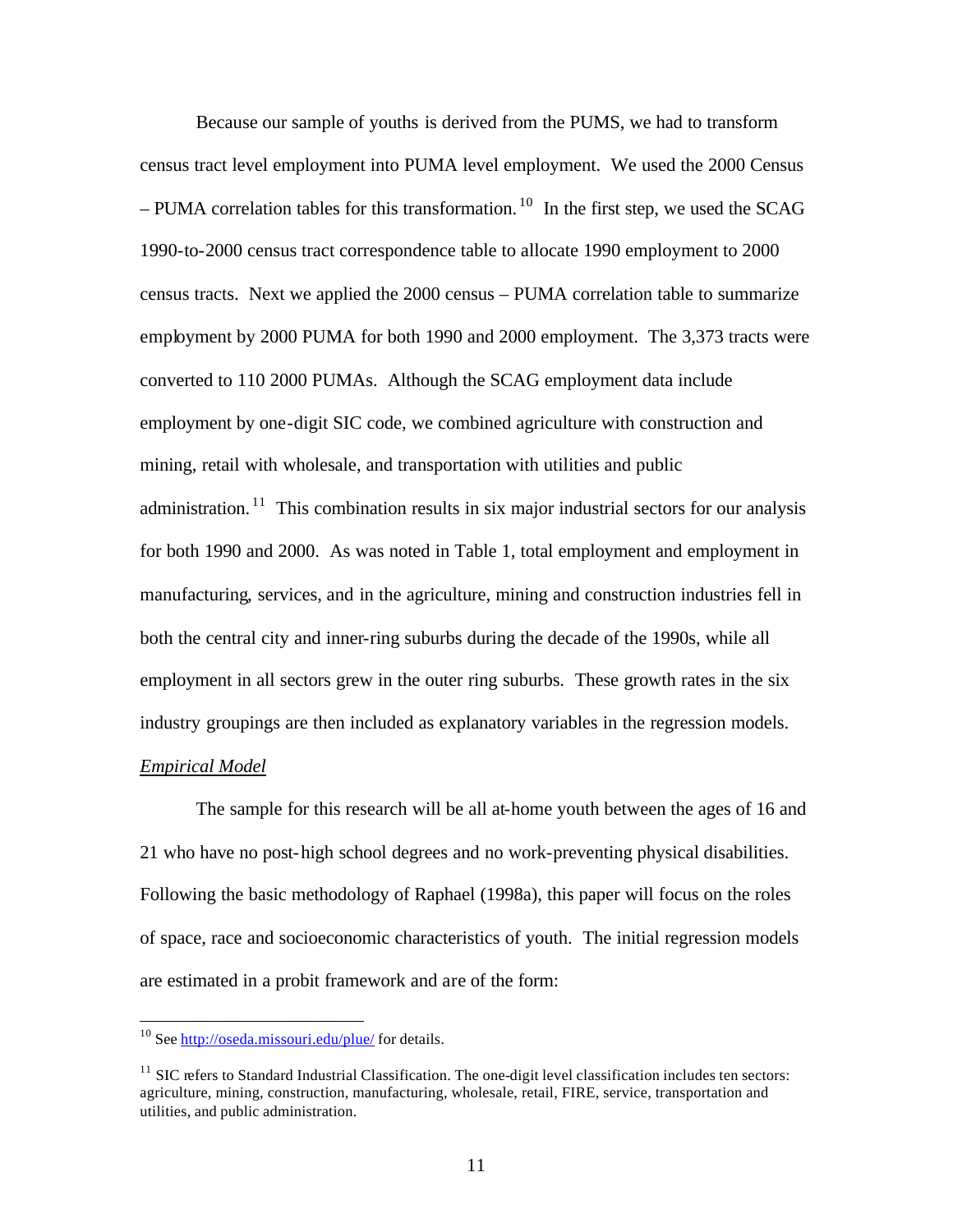$E = f(S, R, X)$ .

In this model, *E* is binary employment status (employed or not). *S* represents the geographic variables – central city, inner-ring suburbs or outer-ring suburbs. *R* is a vector of dummy variables of race/ethnicity (Hispanic, Non-Hispanic White, Non-Hispanic Black and Non-Hispanic Asian) and immigration status  $(1<sup>st</sup>$  and  $2<sup>nd</sup>$  generation immigrants).

*X* is composed of vectors of individual characteristics, family and household characteristics, and labor market characteristics that have been found to be relevant for a youth's job prospects based on the current labor market literature. Individual variables will include age, gender, and educational background. Family background variables would include number of workers in household, number of youth workers, auto ownership, education/work experiences of parents, household income and housing tenure. Finally, the labor market variables include measures of both job availability and competition in the job market. The first measure used is the number of youths in a PUMA that may compete for the jobs in that PUMA. The final measures capture the job growth in each PUMA based upon the six industry groupings discussed above (a description of the independent variables is provided in Appendix table A.1).

Next the employment models are stratified by race and immigrant status to determine the interaction between space and employment outcomes as previous research (e.g. Raphael, 1998a; Preston et al 1998) has demonstrated that there are distinct differences across race and space, but little research has investigated the differential impact of space by immigrant status. Finally, we estimate a bivariate probit model to simultaneously model a youth's likelihood that they will be in school and be employed in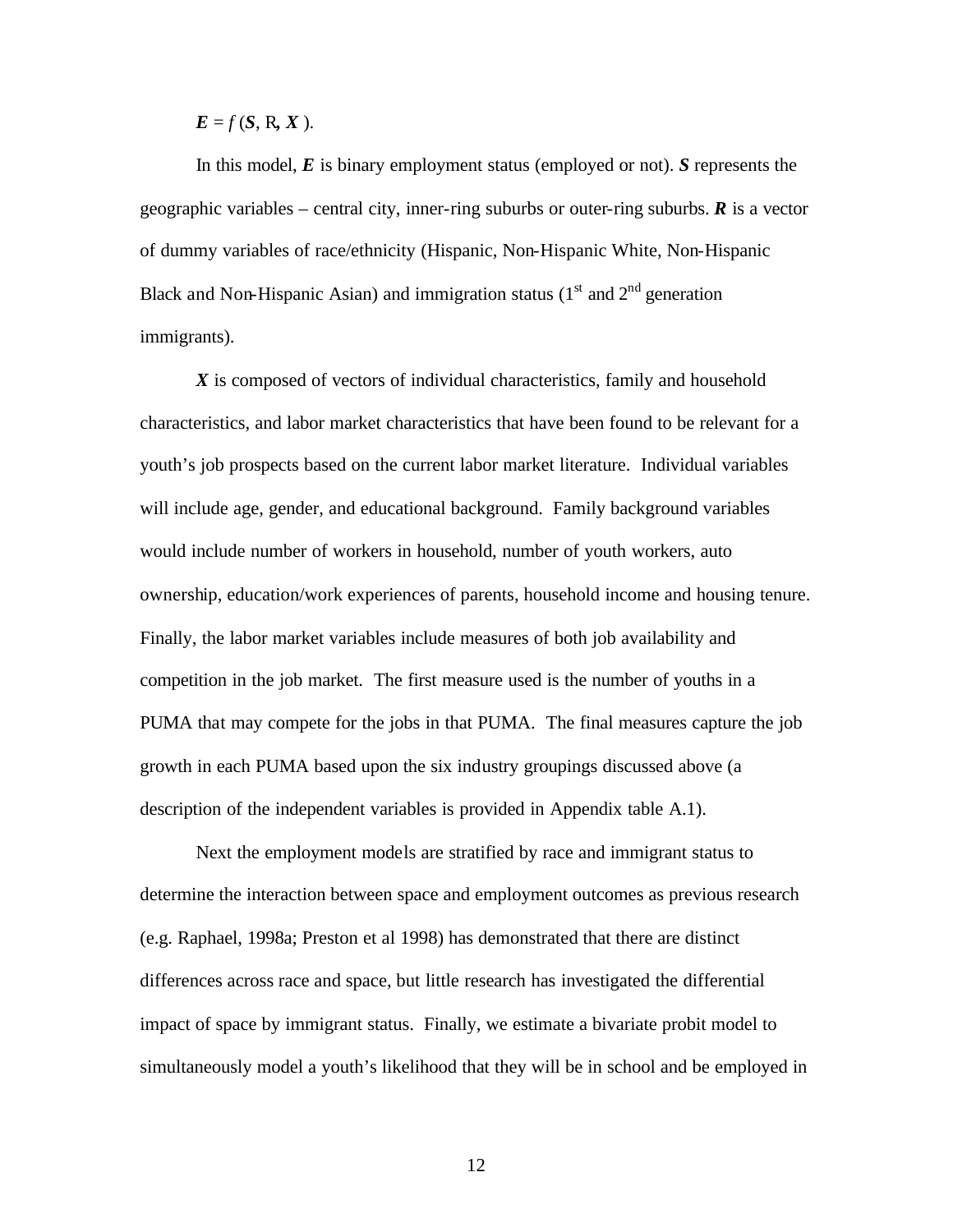the labor market.<sup>12</sup> Previous research that has incorporated the likelihood of attending school has typically created a variable measuring the activity level of students defined as equal to one if either the student is in school or working in the labor market. The bivariate probit framework is a more appropriate modeling approach because it allows for correlation across the equations that estimate the likelihood of working and of attending school.

Table 2 provides an initial view of the employment and schooling rates of the youth, stratified by area and race/ethnicity (and for Asian and Latino, immigrant status). Across the racial/ethnic groups, white youth have the highest employment rates, followed by Latino, Asian and Black youth. In terms of rate of going to school, however, Asian youth have the highest rates, followed by White, Latino and Black youth. Across space, youth living in the outer-ring suburbs have highest employment rate and youth living in the central city have the lowest employment rate. This pattern is consistent with the

 $\overline{a}$ 

 $y_1^* = \mathbf{c}_1 \mathbf{b}_1 + \mathbf{e}_1$ ,  $y_1 = 1$  if  $y_1^* > 0$ , 0 otherwise,  $y_2^* = \mathbf{c}_2 \mathbf{b}_2 + \mathbf{e}_2, y_2 = 1$  if  $y_2^* > 0, 0$  otherwise,  $E[e_1|c_1, c_2] = E[e_2|c_1, c_2] = 0,$  $Var[\mathbf{e}_1 | \mathbf{c}_1, \mathbf{c}_2] = Var[\mathbf{e}_2 | \mathbf{c}_1, \mathbf{c}_2] = 1,$ *Cov* $[e_1, e_2 | c_1, c_2] = r$ . Let  $q_{ij} = 2 y_{ij} - 1$ ,  $z_{ij} = c_{ij} b_j$  and  $w_{ij} = q_{ij} z_{ij}$ ,  $j = 1, 2$ , and  $\boldsymbol{ri}^* = q_{i1}q_{i2}\boldsymbol{r}$  $i^* = q_{i1}q_{i2}r$ . Thus Prob $(Y_1 = y_{i1}, Y_2 = y_{i2} | \mathbf{C}_1, \mathbf{C}_2) = \Phi_2(w_{i1}, w_{i2}, \mathbf{r} \mathbf{i}^*)$ , the likelihood function is  $\log L = \sum \ln \Phi_2(w_{i1}, w_{i2}, r i^*)$  $\sum_{i=1}$  ln  $\Phi_2(w_{i1}, w_{i2}, r i^*)$  $=$   $\sum$  ln  $\Phi$ *n i*  $L = \sum \ln \Phi_2(w_{i1}, w_{i2}, r i^*)$ . (Adapted from Greene 2002, p. 710)

 $12$  Bivariate probit model can be considered as a two-equation extension of the probit model, with correlated disturbances. The general specification is:

In our case,  $Y_1$  is employment and  $Y_2$  is enrollment in school. We regress these two dependent variables on the same set of independent variables as described earlier  $(X_1=X_2)$  to jointly examine youth's decision to participate in the labor force and decision to go to school.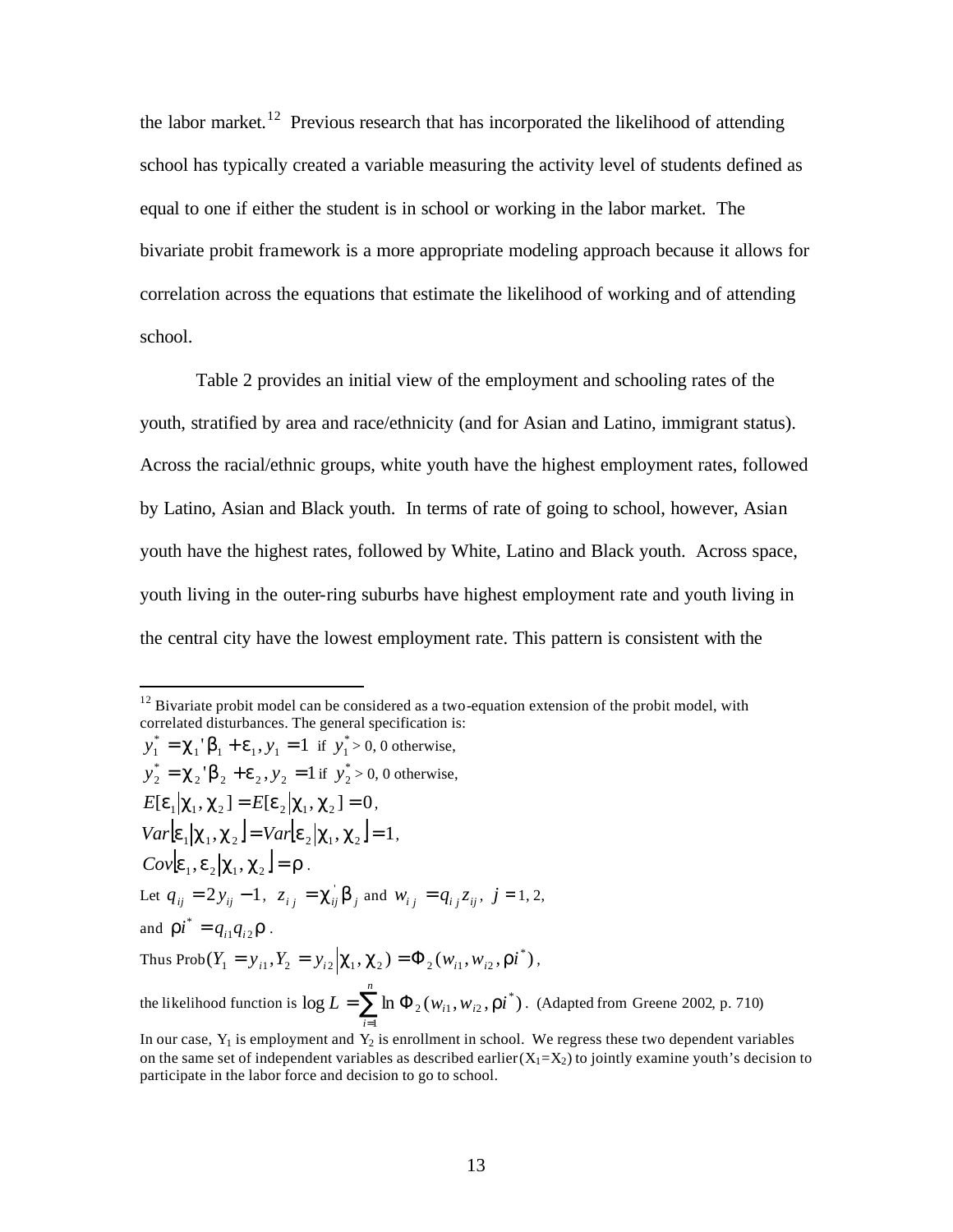employment growth trends observed in Table 1, and suggests that residential location and spatial accessibility to jobs may be affecting youth employment. Finally, Table 2 demonstrates that there is a large difference in the employment rates of Asians of different immigration status. Immigrant youth and children of immigrant parents have much lower rates of employment than do native born children of native born parents. The rates of attending school are much more similar. On the other hand, the differences in employment rates are much more muted for Latino youth across immigration status.

Table 3 and Table 4 display the mean characteristics of the individual, household and family variables by area and by race/ethnicity, respectively. Many of the characteristics are similar across space (Table 3). Exceptions include the mean income and as a consequence the poverty rate, home and car ownership, the presence of additional youth workers in the household, and the racial composition of the each area. In particular, the central cities and inner-ring suburbs are much more likely to non-white as well as much higher numbers of first and second generation, immigrant youth. The differences across race (Table 4) are consistent with past literature on urban inequality across racial groups. There are significant differences across racial groups in the household income and the educational attainment of the parents. There are also important racial differences in location, with the largest proportion of the white population most likely to locate in the outer ring suburbs, and the largest population of other racial groups most likely to locate in either the central city or the inner-ring suburbs.

#### **IV. EMPIRICAL RESULTS**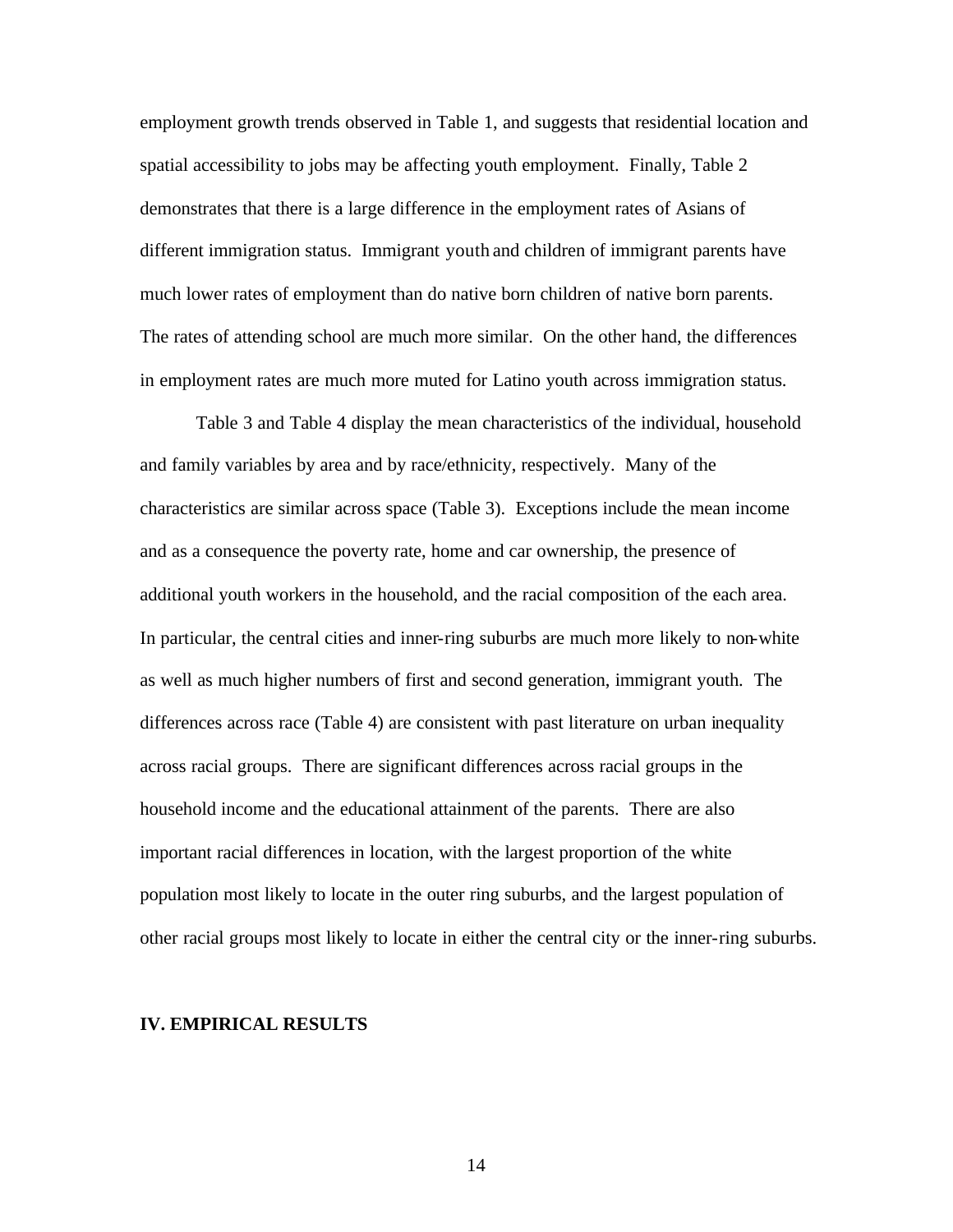The regression results from the probit models are presented in Table 5. Each column displays different sets of controls in order to highlight the contribution of various controls in explaining the spatial differences in employment rates. The results in Model 1 confirm the correlations evident in Table 2 in the regression framework. Namely, residence in the central city and in the inner suburbs results in a lower likelihood of employment. All of the race/ethnicity and immigrant status indicators are significant at the .1% level. A portion of these differences is explained by individual, family and household characteristics (Model 2), as the spatial coefficient estimates on the spatial indicators fall by about a third, but they remain significant. The lowest employment probabilities are for black and Asian youth. Latino youth are also less likely to be employed than are white youth, though the effect is not significant. Status as either a first or second generation immigrant youth leads to lower employment probabilities.

In the Model 3, job accessibility and labor supply variables are added. The importance of space is further lessened, but remains significant at the .1% level. The inclusion of these additional controls has a sizeable effect on the employment probabilities of being Latino. In particular, the Latino coefficient falls to -.02. The coefficient for Asian youth and immigrant status falls less after the addition of the controls.

Most of the other individual, household, family variable coefficients are of expected signs. Age has a positive effect on employment, and higher education attainment does lead to higher employment probability, all else equal. Attending school and living in a family whose income is below the poverty level lowers the likelihood that a youth will work. Among other members of the household, having more workers and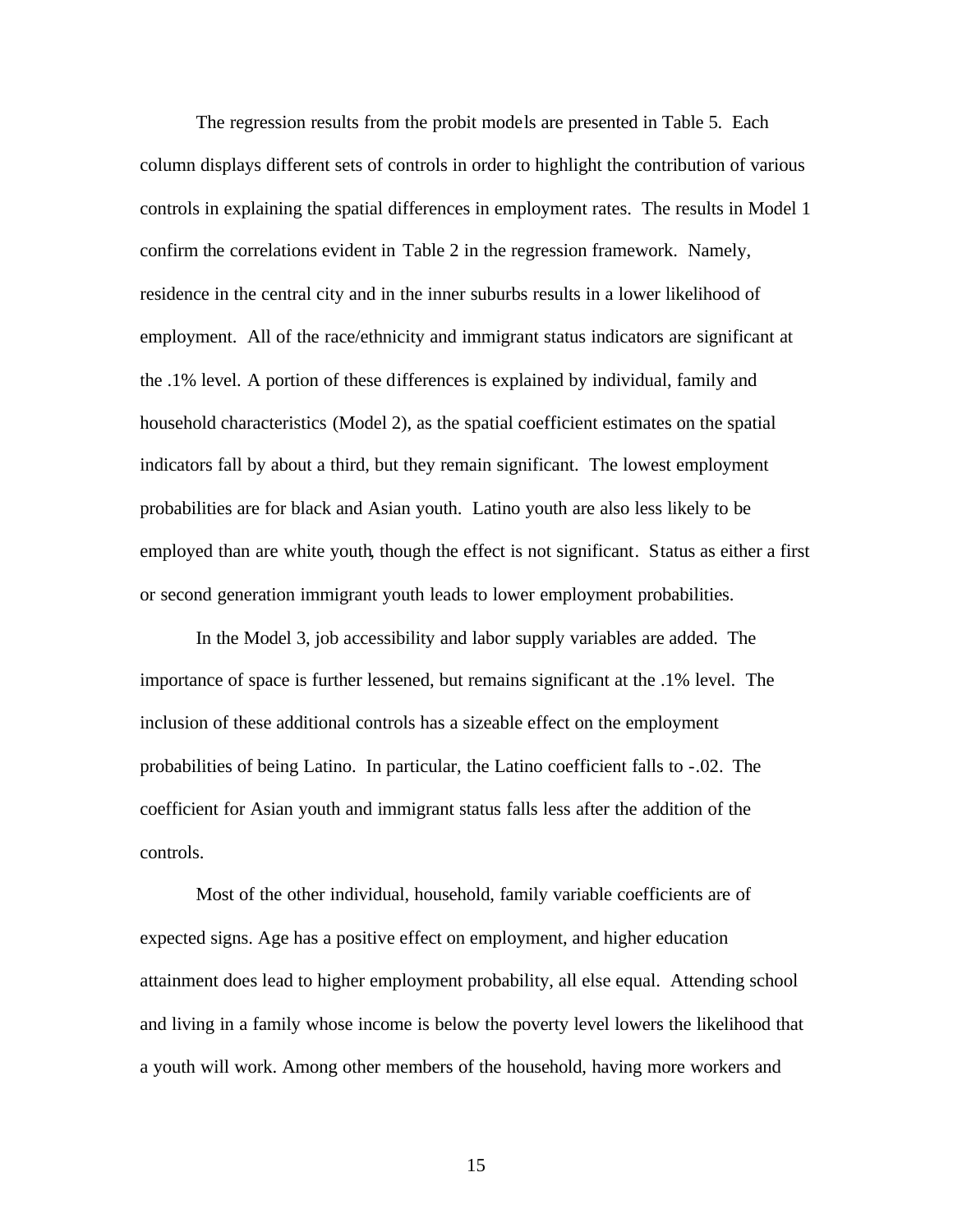youth workers in a household increases the probability that a youth will work, likely due to the fact that these other working members in a household generate useful information and social networks for the youth. This finding confirms the significant role of working parents and siblings in bridging youth to the labor market (O'Regan and Quigley 1991). As others have found (Raphael and Stoll 2001), the presence of an automobile in the household extends youth's job search and working sphere to a large extent and is positively associated with youth's employment prospects. Parents' education and work experience also contribute positively to youth employment either due to increased access to employment networks or possibly due to possibly role model effects.

The impact of the job accessibility and job competition variables has the expected signs. Having a greater number of youths that live in one's own PUMA decreases the likelihood that a youth will find employment. Since this is primarily an unskilled working population, only the manufacturing and service job growth variables are statistically significant.

Overall, this evidence is supportive of the spatial mismatch hypothesis – living in the central city and in the inner-ring suburbs jeopardizes youth's employment probabilities and controlling other explanatory variables does not eliminate this effect. In addition, race and immigrant status does impact youth employment even after controlling for a full set of characteristics. This might be due to some form of demand-side racespecific hiring preferences in the urban labor market, and/or some unobserved human capital and skill set differentials among these groups on the supply side that are not perfectly captured by the variables present in this model.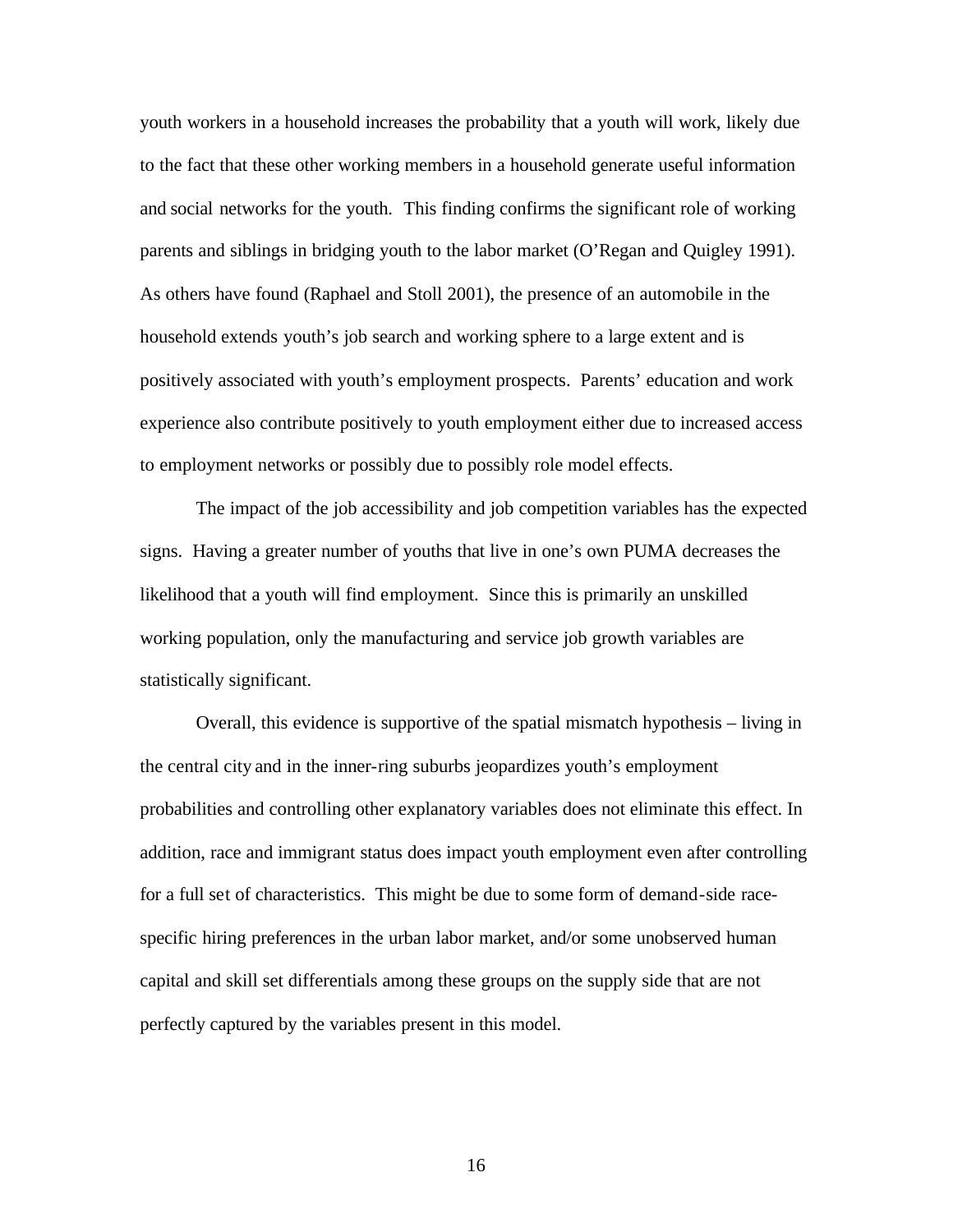In order to explore the interaction of space and race, a series of race-specific and immigrant-specific probit models are estimated. Table 6 displays the regression results of three model specifications – model 1 includes only the spatial variables, model 2 includes all of the individual and household control variables, and model 3 adds the job accessibility variables to model 2. In the first model, being in the central city has negative effect for all groups, but this effect is only statistically significant for white, Latino and both immigrant groups. The geographic effect is especially large for white youth. Interestingly, being in the central city does not have statistically significant effect for Black and Asian youth, two groups that have the lowest employment rate. The finding for Black youth is similar to some other finding for black youth during the 1980s in the Bay Area (Raphael 1998a) and across largest metropolitan areas in the United States (Holloway 1996)<sup>13</sup>, and might be due to the some non-geographic factors in the labor market that affect black youth across geography. This may be a partial explanation for the lack of impact of geography on Asian youth, but it could also be related to the fact that Asian youth have the highest enrollment rate in school. Finally, both first and second generation immigrants are adversely affected by location in the central city and inner ring suburbs.

Once the individual and household controls are included, the set of spatial coefficients are generally weaker in magnitude, but there are a few interesting differences from model 1. First, the coefficients on space for first-generation immigrants become insignificant, perhaps suggesting that first generation immigrants are more likely to follow the jobs than are native born households. Next, the coefficient on inner city

 $\overline{a}$ 

<sup>&</sup>lt;sup>13</sup> Holloway (1996) found that the impact of job accessibility on employment probabilities declined between 1980 and 1990, especially for black male youth. This led the author to conclude that "[this group] is losing the advantage of accessibility rather than overcoming the disadvantage of inaccessibility" (p. 445)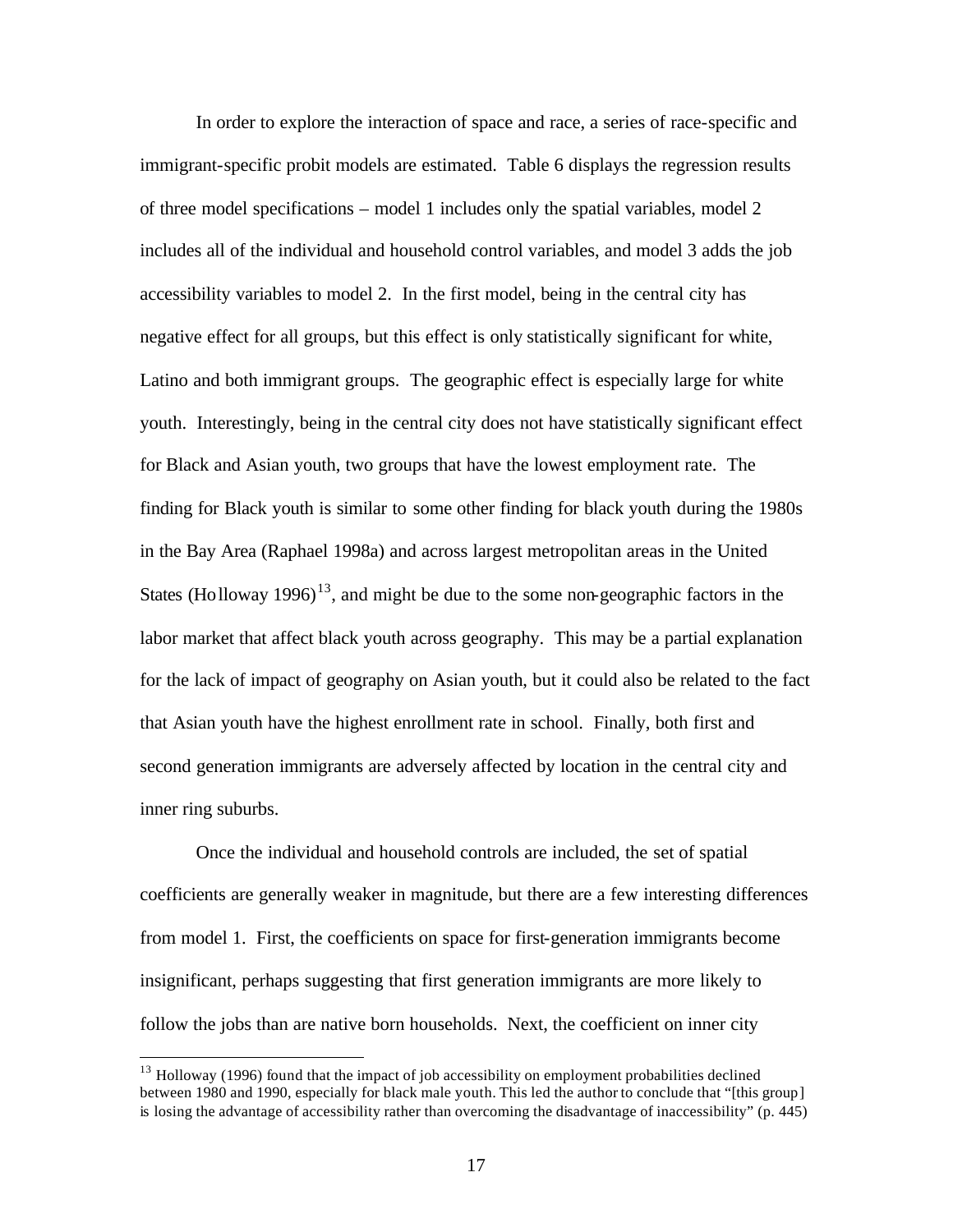suburbs for Latinos and for second generation immigrants turns positive. However, after the job accessibility variables are included (model 3), this finding is reversed. This suggests that the job accessibility variables may be the mechanism by which space impacts immigrant status. After the job accessibility variables are included, the only coefficients that are significant are the central city coefficient for whites, and the inner ring suburb coefficient for Latinos and second generation immigrants. In results not shown, we estimated separate models for Asian and Latino immigrants. After including all of the household and job accessibility variables, there remains no impact of space for any Asian group. The negative impact of living in the inner ring suburbs is confined to native born Latinos and second generation immigrants. These results suggest that for new immigrants, residential and job mobility of the newcomers might offset their other obstacles in the labor market and explain their employment outcomes' relative insensitivity to location.

#### *Bivariate probit model for employment and school attendance*

Finally, we estimate a bivariate probit model for employment and school attendance (Table 7). The estimates for employment are remarkably similar to those in Table 5. After controlling for the decision to attend school, there appears to be a similar impact of race and space on employment. While native born Latinos are as likely as whites to work (Table 7: model 3), Asians, blacks, and first and second generation immigrants are less likely to work. As before, there is a lower probability of being employment in the central city and inner ring suburbs.

The estimates of the school attendance regressions suggest that space also play a role in the likely of a youth attending school. Residence in the central city or the inner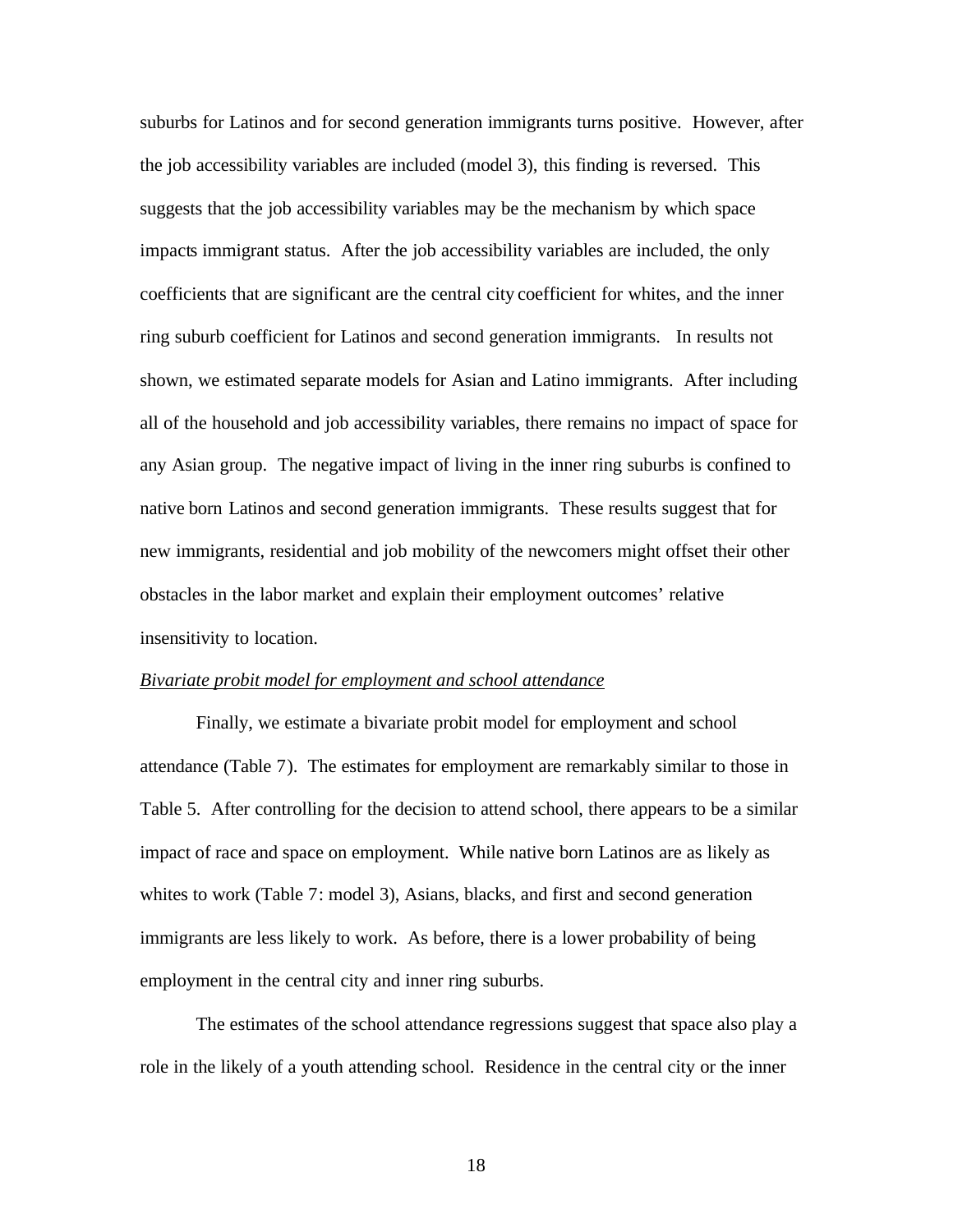suburbs increases the likelihood of attending school. Among racial and immigrant groups, Asians and first and second generation immigrants are more likely than whites to be in school, while Latinos are less likely to be in school. Black youth are as likely as whites to be in school after controlling for other factors. This suggests that for these groups school attendance may be taking the place of work. On the other hand, black youth are not attending school at higher rates than are whites, despite being much less likely to be employed.

#### **V. CONCLUSION AND DISCUSSION**

The results presented in this paper suggest that both space and job accessibility continued to play a role in the employment outcomes of youth in the Los Angeles CMSA. Unlike some past analyses of Los Angeles for the 1980s, this paper focuses on youth because we can assume that their parents exogenously determine their location. In the areas of the central city and the inner ring suburbs, where jobs losses were significant during the decade of the 1990s, youth were less likely to be employed. Further emphasizing the issue of the manufacturing and service job losses were the significance of the change of jobs in these sectors on employment probabilities.

While other research has also found that race plays a role in employment outcomes, this paper has highlighted the different impacts of status as a first or second generation immigrant. This research suggests that both groups are likely to experience lower employment probabilities, but that native born, Latino children of foreign born parents are as likely to work as are white youth. This distinction places focus on the groups that are experiencing the worst employment outcomes. This analysis also tested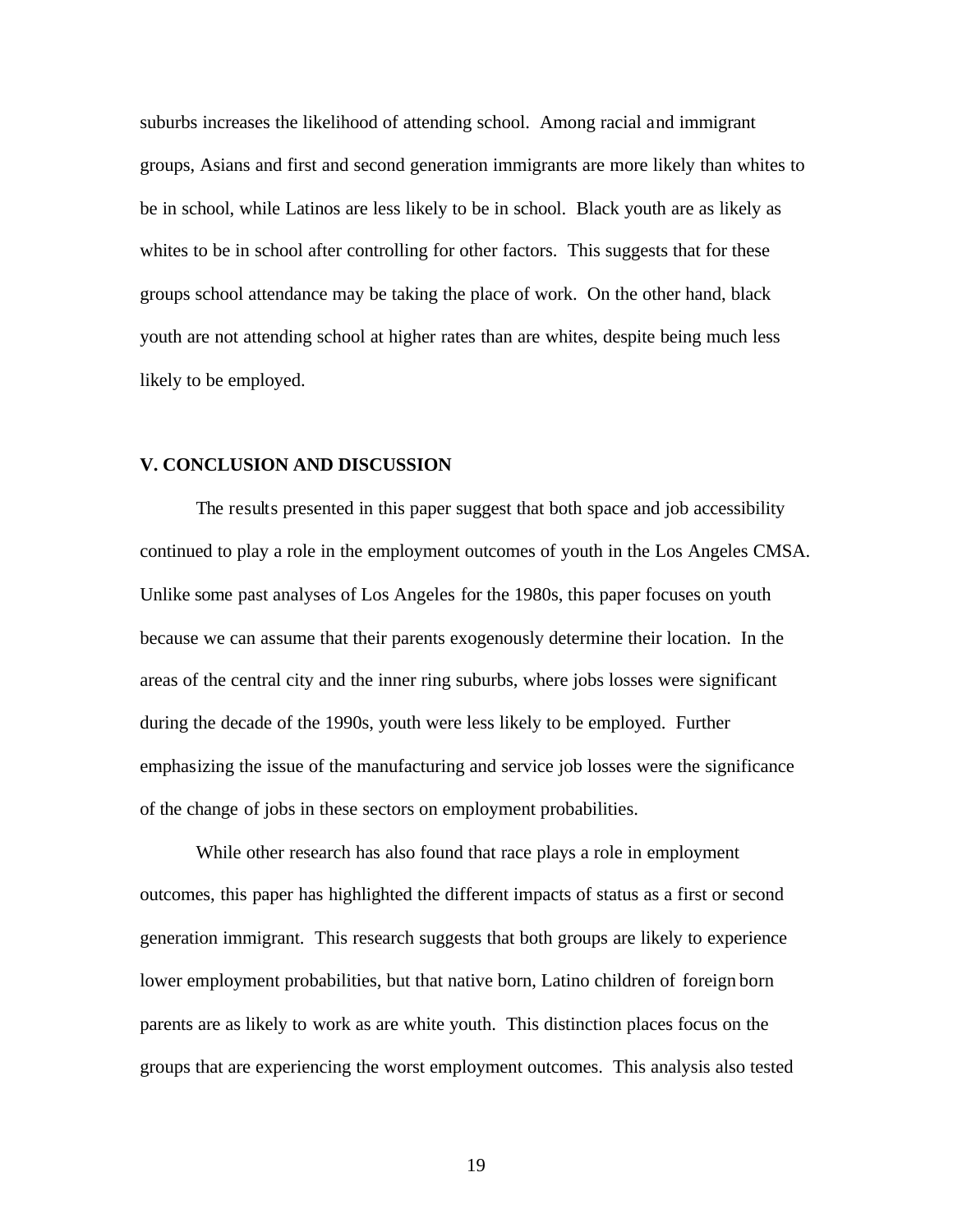for the interaction of space and race, and for the most part found few interacted effects. In stratified models of race and immigrant status, white youth in the central city and Latino and second generation immigrants in the inner ring suburbs experienced a deficit in employment. The fact that first generation immigrants were not influenced by space suggests that newer immigrants may be more mobile and therefore space does not create any further employment barriers.

The final set of analyses in this paper controlled for the likelihood that a youth will attend school simultaneously with the likelihood that they will work in a bivariate probit framework. Importantly, the results for the role of race and space do not change after the addition of the equation measuring the likelihood of attending school. At the same time, the estimates in the school equation suggests that for Asian and first and second generation immigrant youth, attending school may be taking the place of work. In addition, youth are more likely to go to school in the regions that experience the largest job losses in services and manufacturing. This suggests that youth may be turning to education in places where job losses exist, but future research is needed to better understand this dynamic.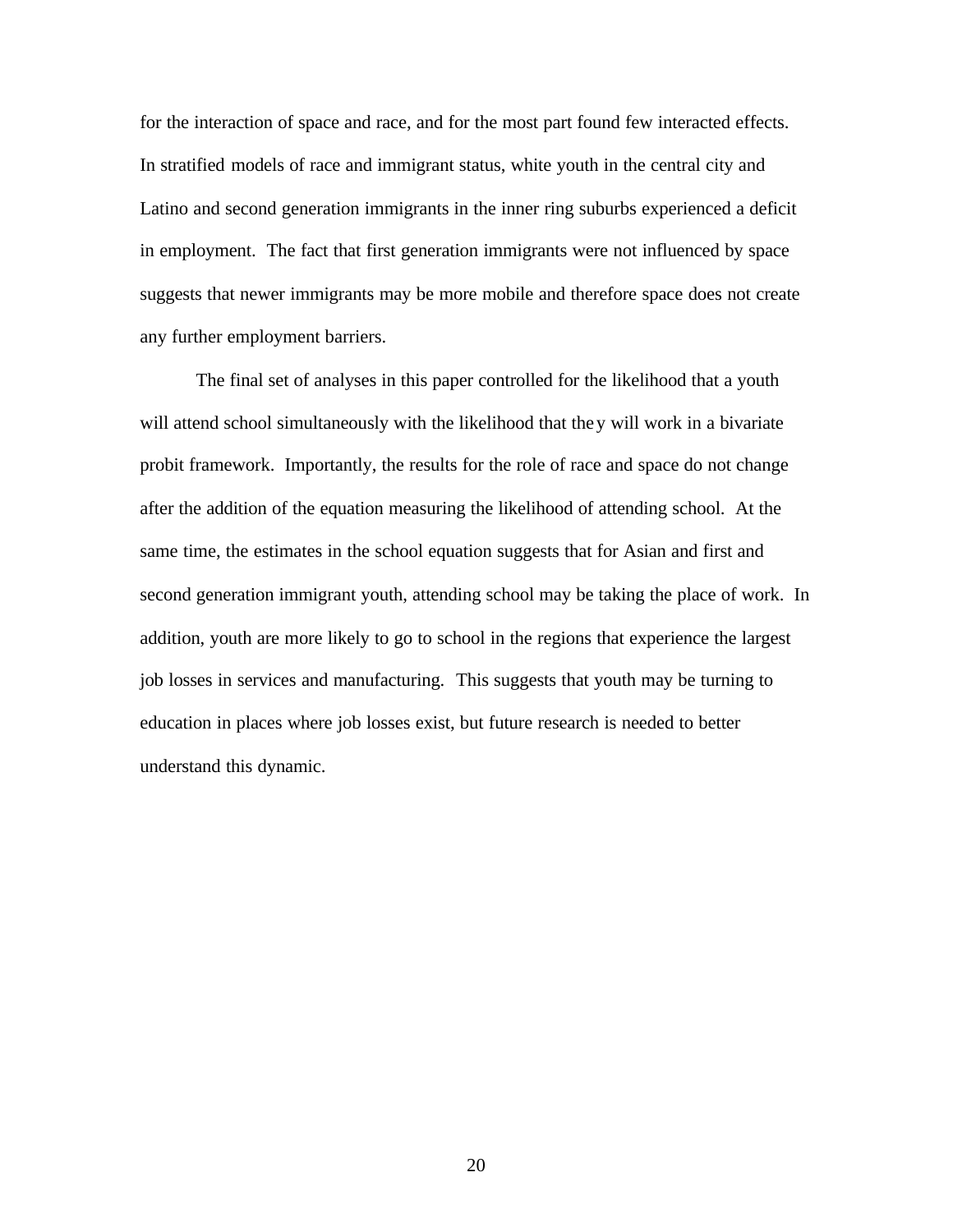#### **References:**

- Aponte, Robert. 1996. Urban Employment and the Mismatch Dilemma: Accounting for the Immigration Exception. *Social Problems* 43 (3):268-283.
- Borjas, G. J. 2001. Does immigration grease the wheels of the labor market? *Brookings Papers on Economic Activity* (1):69-133.
- Brennan, J., and E. W. Hill. 1999. Where are the jobs? Cities, suburbs, and the competition for employment*. The Brookings Institution, Center on Urban and Metropolitan Policy.*
- DeRango, K. 2001. Can commutes be used to test the spatial mismatch hypothesis? *Urban Studies* 38 (9): 1521-1529.
- Downs, A. 1997. The challenge of our declining big cities. *Housing Policy Debate* 8 (2): 359-408.
- Ellis, M., and R. Wright. 1999. The industrial division of labor among immigrants and internal migrants to the Los Angeles economy. *International Migration Review* 33  $(1): 26-54.$
- Ellwood, D. T. 1986. The spatial mismatch hypothesis: Are there teenage jobs missing in the ghetto? *The Black Youth Employment Crisis*. R. B. Freeman and H. Holzer. Chicago, University of Chicago Press, 147-185.
- Frey, W. H. 2002. Census 2000 reveals new native-born and foreign-born shifts across U.S.: Ann Arbor, MI, Population Studies Center at the Institute for Social Research, University of Michigan.
- Giuliano, G., and K. A. Small. 1991. Subcenters in the Los Angeles Region. *Regional Science and Urban Economics* 21 (2): 163-182.
- Giuliano, G., Redfearn, C. 2005. Not all sprawl: Evolution of employment centers in Los Angeles, 1980-2000. Lusk Center for Real Estate Working Paper 2005-1002, University of Southern California.
- Gordon, P., A. Kumar and H.W. Richardson. 1989. The spatial mismatch hypothesis: some new evidence. *Urban Studies* 26 (?): 315-326.
- Greene, W. H. *Econometric Analysis, 5th ed*. Upper Saddle River, New Jersey: Prentice Hall.
- Holloway, S. R. 1996. Job accessibility and male teenage employment, 1980-1990: The declining significance of space? *Professional Geographer* 48 (4): 445-458.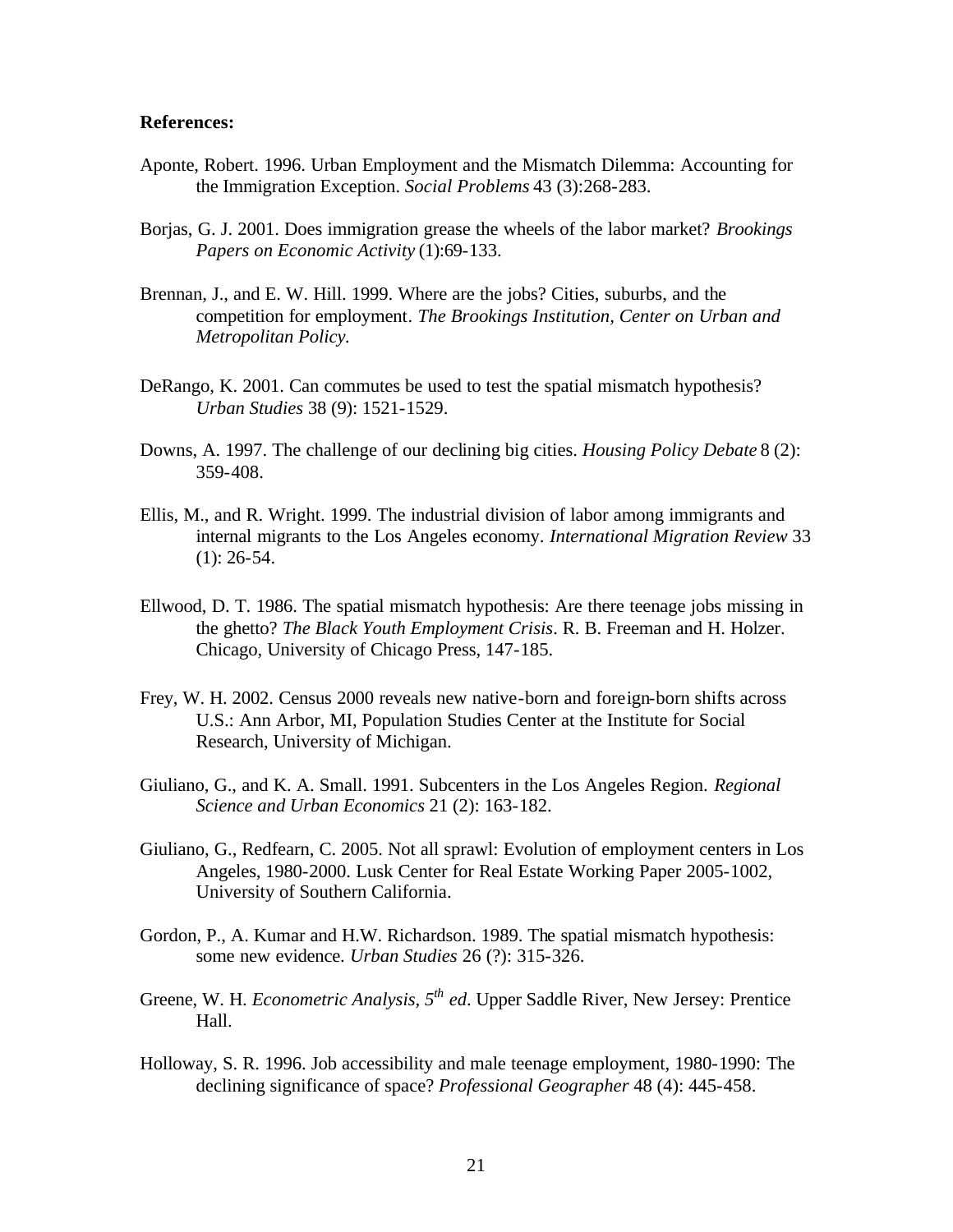- Holzer, H. J. 1991. The Spatial mismatch hypothesis: What has the evidence shown? *Urban Studies* 28(1): 105-122.
- Ihlanfeldt, K. R. 1993. Intraurban Job Accessibility and Hispanic Youth Employment Rates. *Journal of Urban Economics* 33 (2):254-271.
- Ihlanfeldt, K. R. and D. L. Sjoquist. 1998. The spatial mismatch hypothesis: a review of recent studies and their implications for welfare reform. *Housing Policy Debate* 9(4): 849-892.
- Ihlanfeldt, K., and D. L. Sjoquist. 1990. Job accessibility and racial differences in youth employment rates. *The American Economic Review* 80 (1): 267-276.
- Jencks, C. S. and S. E. Mayer. 1990. Residential segregation, job proximity, and black job opportunities. In *Inner-City Poverty in the United States*, edited by L. L. Jr. and M. McGeary. Washington, D.C.: National Academy Press.
- Kain, J. F. 1968. Housing segregation, Negro employment, and metropolitan decentralization. *Quarterly Journal of Economics* 82: 157-197.
- Kain, J. F. 1992. The spatial mismatch hypothesis: three decades later. *Housing Policy Debate* 3(2): 371-459.
- McConville, S., and P. Ong. 2003. The trajectory of poor neighborhoods in Southern California, 1970-2000. *The Brookings Institution, Center on Urban and Metropolitan Policy.*
- Myers, D., and C. Y. Liu. 2005. The emerging dominance of immigrants in the United States housing market, 1970-2000. *Urban Policy and Research* 23 (3): 347 – 365.
- Myers, D., J. Pitkin and J. Park. 2005. "California Demographic Futures: Projections to 2030, by Immigrant Generations, Nativity, and Time of Arrival in U.S." 2005 summary report, University of Southern California.
- Ong, P. and D. Miller. 2005. Spatial and transportation mismatch in Los Angeles. *Journal of Planning Education and Research* 25 (1): 43-56.
- O'Regan, K. M., and J. M. Quigley. 1991. Labor-market access and labor-market outcomes for urban youth. *Regional Science and Urban Economics* 21 (2): 277- 293.
- O'Regan, K. M., and J. M. Quigley. 1998. Where youth live: Economic effects of urban space on employment prospects. *Urban Studies* 35 (7):1187-1205.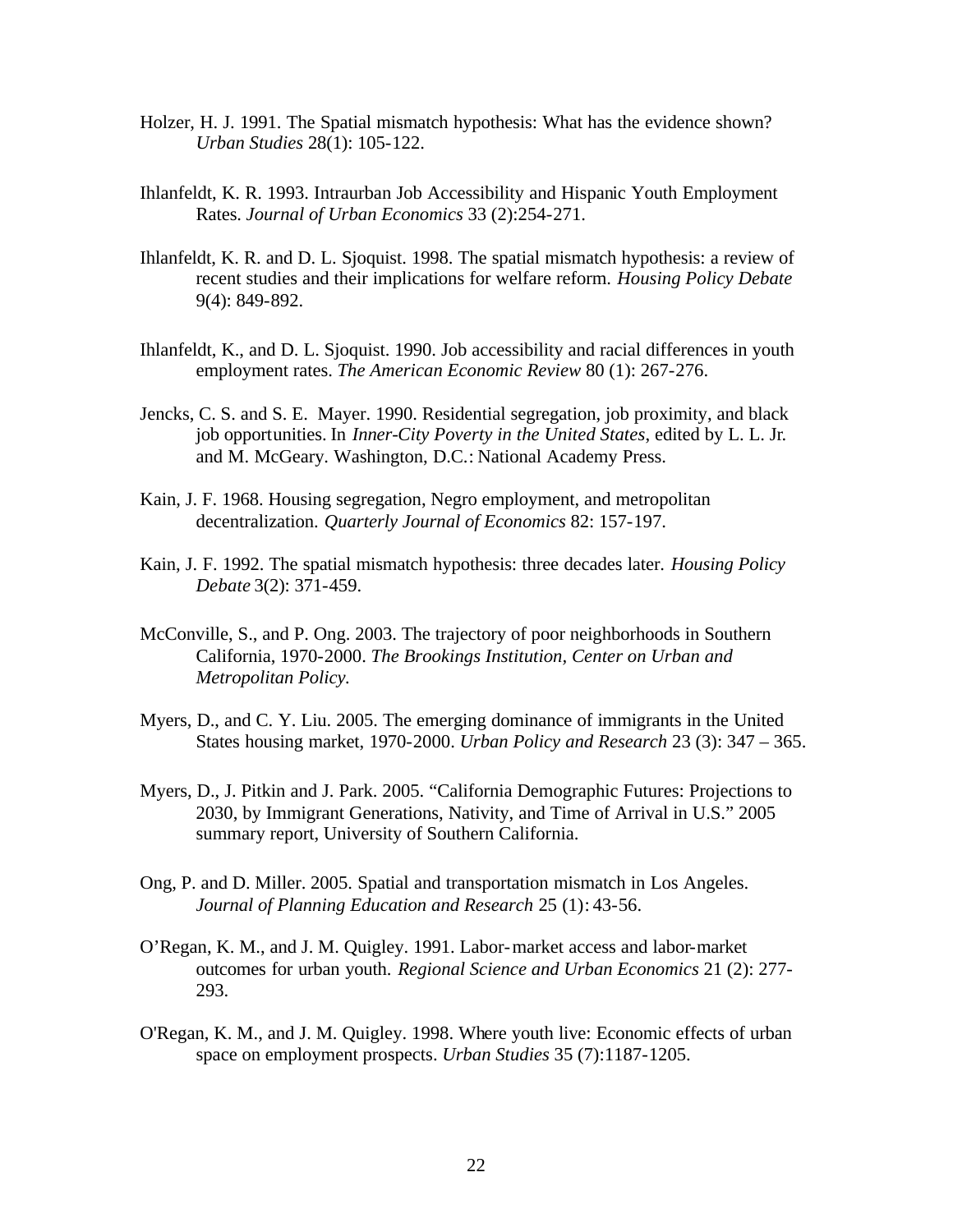- Painter, G., S. A. Gabriel, and D. Myers. 2001. Race, immigrant status and housing tenure choice. *Journal of Urban Economics* 49 (1): 159-167.
- Parks, V. 2004a. Access to work: the effects of spatial and social accessibility on unemployment for native-born black and immigrant women in Los Angeles. *Economic Geography* 80 (2): 141-172.
- Parks, V. 2004b. The gendered connection between ethnic residential and labor-market segregation in Los Angeles. *Urban Geography* 25 (7): 589-630.
- Pastor, M. 2001. Looking for regionalism in all the wrong places: demography, geography, and community in Los Angeles County. *Urban Affairs Review* 36 (6): 747-782.
- Pastor, M., and E. Marcelli. 2000. Social, spatial and skill mismatch among immigrants and native-born workers in Los Angeles. *Center for Comparative Immigration Studies Working Paper, University of California - San Diego* No. 1.
- Portes, A., and M. Zhou. 1993. The New 2nd-Generation Segmented Assimilation and Its Variants. *Annals of the American Academy of Political and Social Science* 530:74-96.
- Preston, V. and S. McLafferty. 1999. "Spatial mismatch research in the 1990s: progress and potential." *Papers in Regional Science* 78(4): 387-402.
- Preston, V., S. McLafferty, and X. F. Liu. 1998. Geographical barriers to employment for American-born and immigrant workers. *Urban Studies* 35 (3):529-545.
- Raphael, S. 1998a. Inter- and intra-ethnic comparisons of the central city suburban youth employment differential: evidence from the Oakland Metropolitan Area. *Industrial and Labor Relations Review* 51 (3): 505-524.
- Raphael, S. 1998b. The spatial mismatch hypothesis and black youth joblessness: Evidence from the San Francisco Bay Area. *Journal of Urban Economics* 43 (1): 79-111.
- Raphael, S. and M. Stoll. 2001. "Can boosting minority car-ownership rates narrow interracial employment gaps?" *Brookings-Wharton Papers on Urban Affairs* 2001(1): 99-145.
- Ross, S. L. 1998. Racial differences in residential and job mobility: Evidence concerning the spatial mismatch hypothesis. *Journal of Urban Economics* 43 (1):112-135.
- Stoll, M. A. 1999a. *Race, Space and Youth Labor Markets*. Edited by S. Bruchey, *Garland Studies in The History of American Labor*. New York & London: Garland Publishing.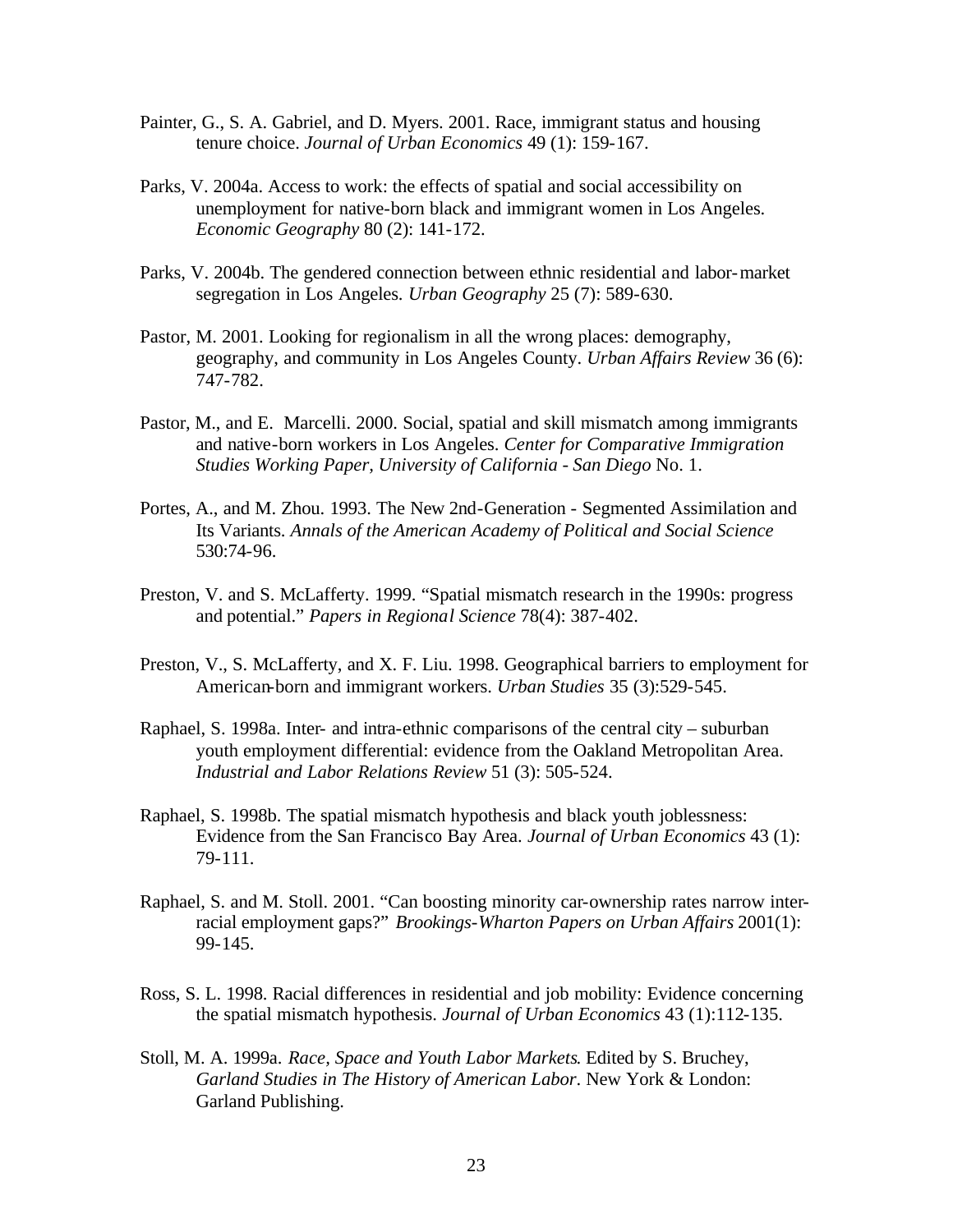- Stoll, M. A. 1999b. Spatial job search, spatial mismatch, and the employment and wages of racial and ethnic groups in Los Angeles. *Journal of Urban Economics* 46(1), 129-155.
- Stoll, M. A. 1999c. Spatial mismatch, discrimination, and male youth employment in the Washington, DC area: Implications for residential mobility policies. *Journal of Policy Analysis and Management* 18 (1):77-98.
- Stoll, M. A. 2005. Geographical skills mismatch, job search and race. *Urban Studies* 42 (4): 695-717.
- Stoll, M. A. and S. Raphael. 2000. Racial differences in spatial job search patterns: exploring the causes and consequences. *Economic Geography* 76 (3): 201-231.
- Stoll, M. A., E. Melendez, and A. Valenzuela. 2002. Spatial job search and job competition among immigrant and native groups in Los Angeles. *Regional Studies* 36 (2):97-112.
- Stoll, M. A., H. J. Holzer and K. R. Ihlanfeldt. 2000. Within cities and suburbs: racial residential concentration and the spatial distribution of employment opportunities across sub-metropolitan areas. *Journal of Policy Analysis and Management* 19 (2): 207-231.
- Taylor, B. and P. Ong. 1995. Spatial mismatch or automobile mismatch? An examination of race, residence and commuting in US metropolitan areas. *Urban Studies* 32 (9): 1453-1473.
- Wilson, K. L. and A. Portes. 1980. "Immigrant Enclaves: An Analysis of the Labor Market Experiences of Cubans in Miami." *American Journal of Sociology* 86 (2): 295-319.
- Zhou, M. 1997. Segmented assimilation: Issues, controversies, and recent research on the new second generation. *International Migration Review* 31 (4):975-1008.
- Zhou, M. 2001. Progress, Decline, Stagnation? The New Second Generation Comes of Age. In *Strangers at the Gates: New Immigrants in Urban America*, edited by R. Waldinger. Berkeley and Los Angeles: University of California Press.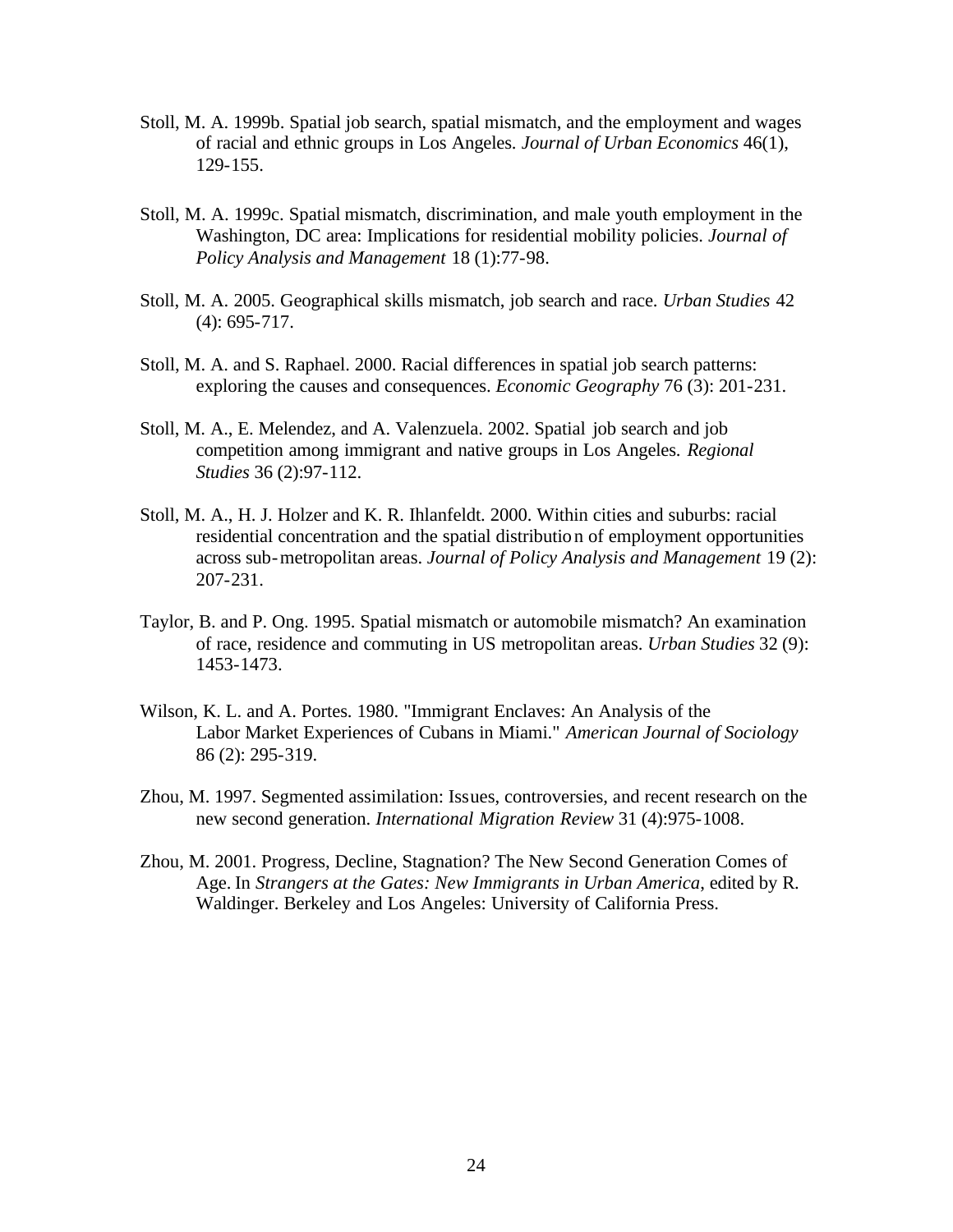

**Figure 1. Los Angeles CMSA Counties and LA City by PUMA**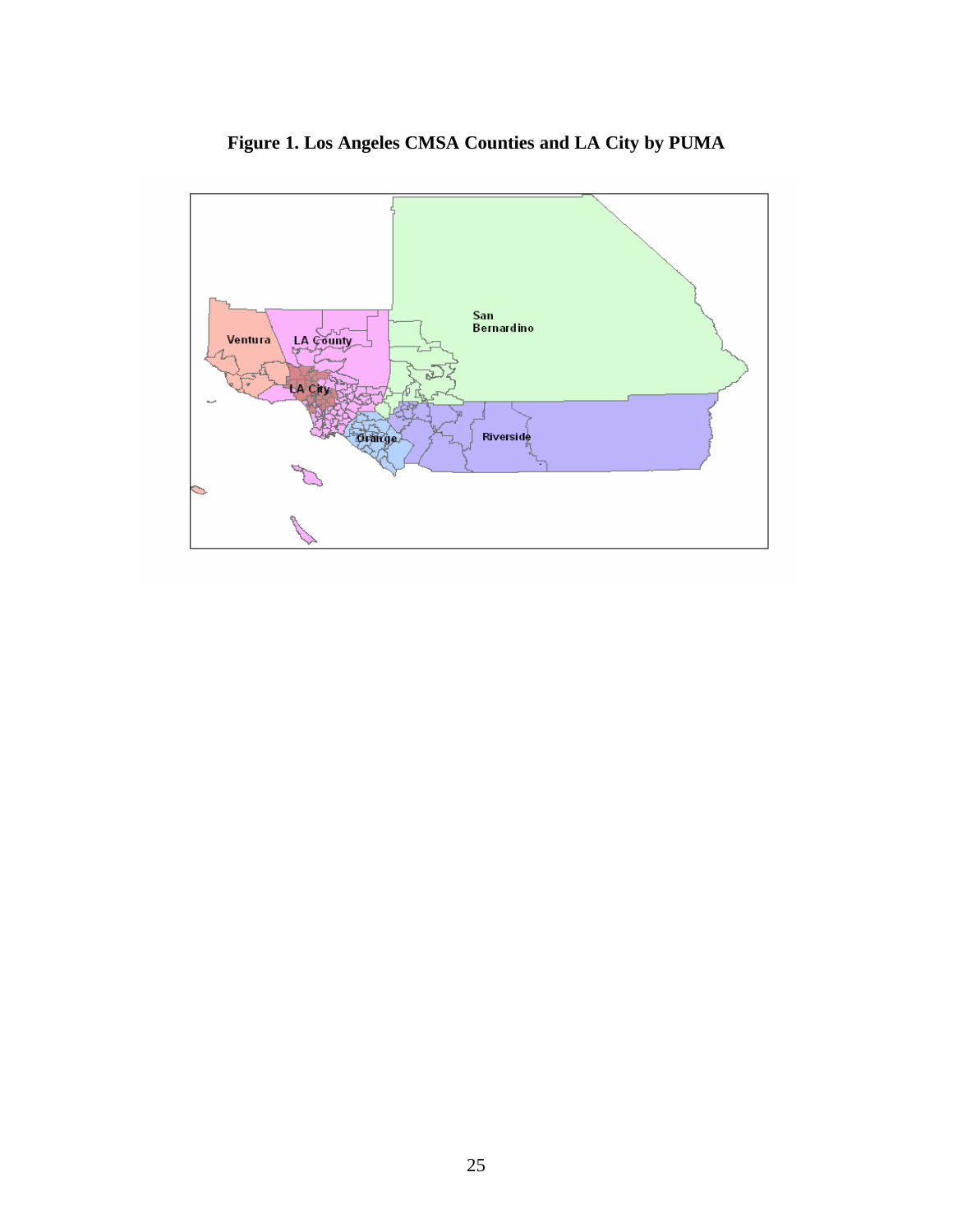## **Figure 2. Geographic Areas of Los Angeles CMSA by PUMA 1990 and 2000**



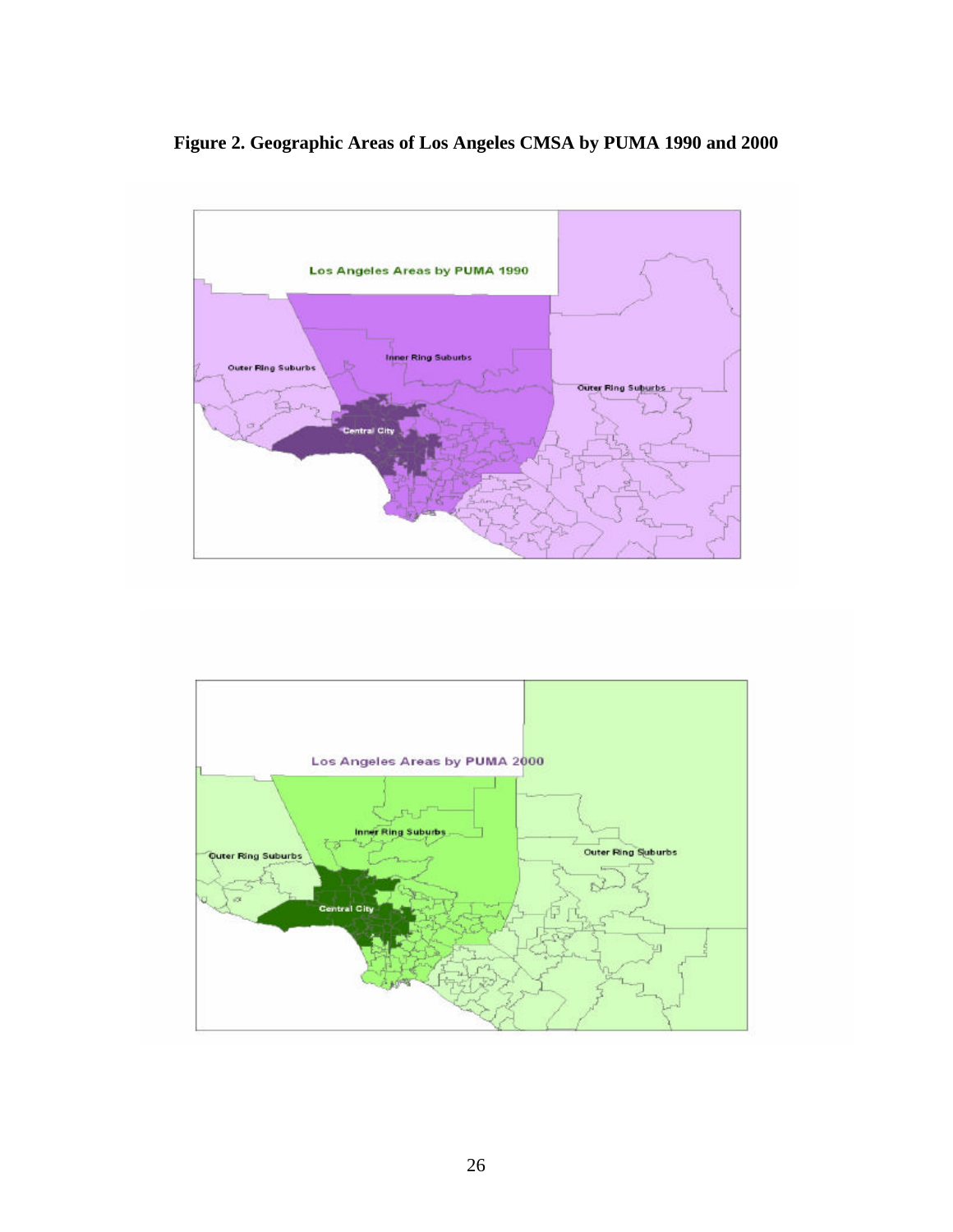## **Table 1. Population and Employment (by sector) Levels and Change by Area, 1990-2000**

|                                      |            |           | <b>Central City</b>              |          |
|--------------------------------------|------------|-----------|----------------------------------|----------|
|                                      | 1990 level |           | 2000 level Level Change % Change |          |
|                                      |            |           |                                  |          |
| <b>Total Population</b>              | 3,820,693  | 4,057,398 | 236,705                          | 6.2%     |
| <b>Total Employment</b>              | 2,274,350  | 2,160,033 | $-114,317$                       | $-5.0%$  |
| Agriculture, Mining and Construction | 83,332     | 67,961    | $-15,371$                        | $-18.4%$ |
| Manufacturing                        | 366,086    | 259,672   | $-106,414$                       | $-29.1%$ |
| Wholesale and Retail Trade           | 259,496    | 261,325   | 1,829                            | 0.7%     |
| Services                             | 187,047    | 139,774   | $-47,273$                        | $-25.3%$ |
| Finance, Insurance and Real Estate   | 917,674    | 933,780   | 16,106                           | 1.8%     |
| Combined*                            | 460,715    | 497,521   | 36,806                           | 8.0%     |
|                                      |            |           |                                  |          |
|                                      |            |           | <b>Inner-Ring Suburbs</b>        |          |
|                                      | 1990 level |           | 2000 level Level Change % Change |          |
|                                      |            |           |                                  |          |
| <b>Total Population</b>              | 5,042,479  | 5,522,700 | 480,221                          | 9.5%     |
| <b>Total Employment</b>              | 2,341,274  | 2,293,085 | $-48,189$                        | $-2.1%$  |
| Agriculture, Mining and Construction | 122,745    | 110,927   | $-11,818$                        | $-9.6%$  |
| Manufacturing                        | 523,589    | 396,717   | $-126,872$                       | $-24.2%$ |
| Wholesale and Retail Trade           | 294,437    | 314,817   | 20,380                           | 6.9%     |
| Services                             | 134,025    | 126,450   | $-7,575$                         | $-5.7%$  |
| Finance, Insurance and Real Estate   | 739,535    | 784,685   | 45,150                           | 6.1%     |
| Combined*                            | 526,943    | 559,489   | 32,546                           | 6.2%     |
|                                      |            |           |                                  |          |
|                                      |            |           | <b>Outer-Ring Suburbs</b>        |          |
|                                      | 1990 level |           | 2000 level Level Change % Change |          |
|                                      |            |           |                                  |          |
| <b>Total Population</b>              | 5,668,361  | 6,903,206 | 1,234,845                        | 21.8%    |
| <b>Total Employment</b>              | 2,402,778  | 2,972,918 | 570,140                          | 23.7%    |
| Agriculture, Mining and Construction | 212,241    | 284,732   | 72,491                           | 34.2%    |
| Manufacturing                        | 368,916    | 410,522   | 41,606                           | 11.3%    |
| Wholesale and Retail Trade           | 229,769    | 306,553   | 76,784                           | 33.4%    |
| Services                             | 157,611    | 173,631   | 16,020                           | 10.2%    |
| Finance, Insurance and Real Estate   | 840,974    | 1,010,892 | 169,918                          | 20.2%    |
| Combined*                            | 593,267    | 786,588   | 193,321                          | 32.6%    |

The data are aggregated from census tract-level employment data by SIC (Standard Industry Code) from the Southern California Association of Governments (SCAG).

\* Combined category includes transportation, communications, other public utilities and public administration.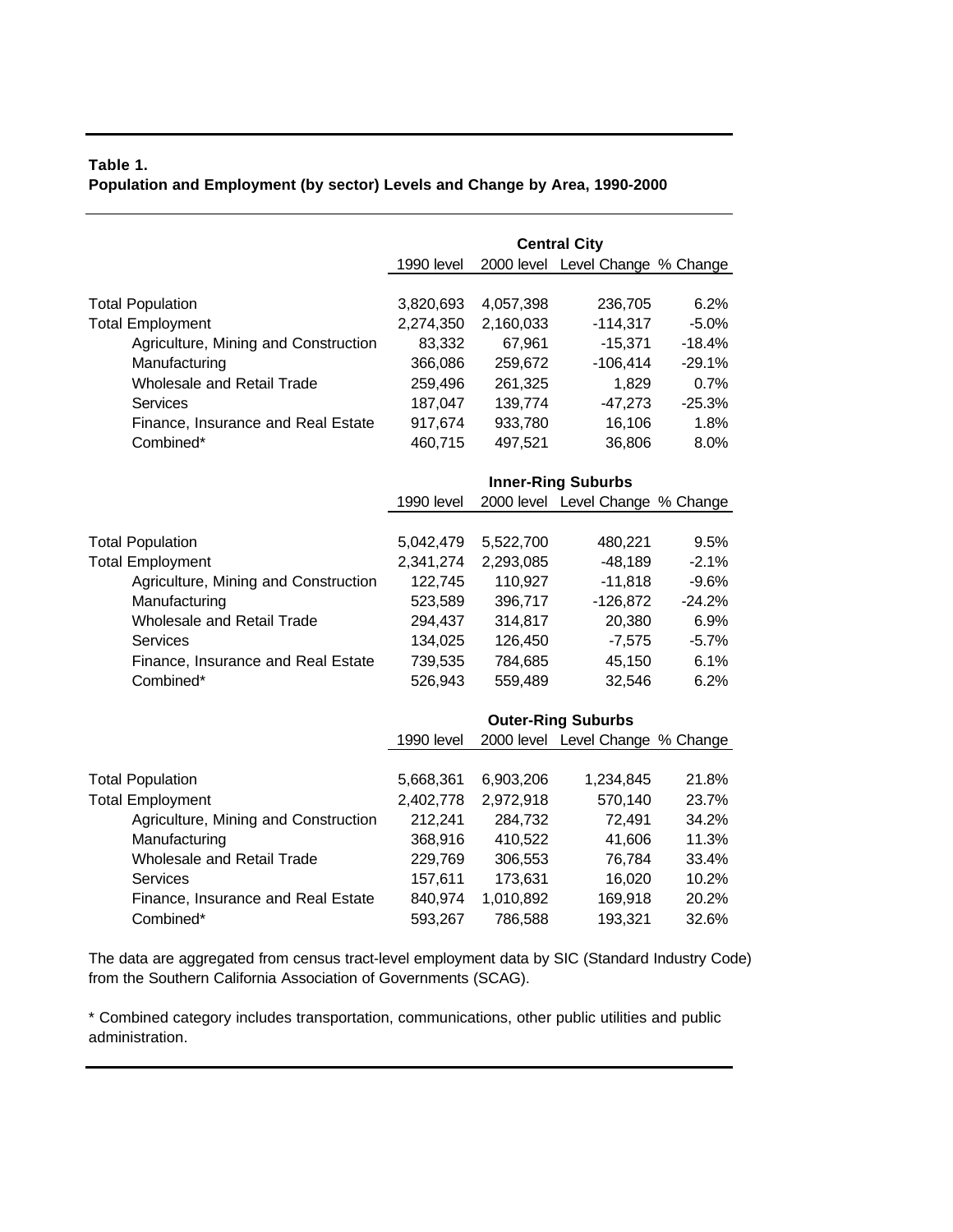#### **Table 2. Employment Rate and Activity Rate for Youths 16-21 by Area and Race/Ethnicity, 2000**

|                     |                           |       |              |      |      |       | RACE/ETHNICITY   |       |      |        |                  |       |
|---------------------|---------------------------|-------|--------------|------|------|-------|------------------|-------|------|--------|------------------|-------|
|                     |                           | White | <b>Black</b> |      |      | Asian |                  |       |      | Latino |                  |       |
|                     | AREA                      | All   | All          | All  | FB*  |       | NB-FP** NB-NP*** | All   | FB*  |        | NB-FP** NB-NP*** | Total |
| <b>Central City</b> |                           |       |              |      |      |       |                  |       |      |        |                  |       |
|                     | <b>Employment Rate</b>    | 0.33  | 0.23         | 0.24 | 0.26 | 0.21  | 0.36             | 0.31  | 0.31 | 0.32   | 0.33             | 0.30  |
|                     | <b>Activity Rate</b>      | 0.94  | 0.86         | 0.95 | 0.94 | 0.97  | 0.95             | 0.87  | 0.84 | 0.90   | 0.88             | 0.90  |
|                     | $\mathbf N$               | 2023  | 1019         | 881  | 432  | 390   | 59               | 5083  | 1909 | 2701   | 473              | 9164  |
|                     | Inner-Ring Suburbs        |       |              |      |      |       |                  |       |      |        |                  |       |
|                     | <b>Employment Rate</b>    | 0.42  | 0.24         | 0.24 | 0.24 | 0.21  | 0.36             | 0.33  | 0.33 | 0.33   | 0.36             | 0.33  |
|                     | <b>Activity Rate</b>      | 0.94  | 0.85         | 0.97 | 0.96 | 0.98  | 0.94             | 0.88  | 0.84 | 0.89   | 0.88             | 0.91  |
|                     | $\mathbf N$               | 3507  | 1200         | 2260 | 1025 | 1048  | 187              | 7936  | 1874 | 4336   | 1726             | 15317 |
|                     | <b>Outer-Ring Suburbs</b> |       |              |      |      |       |                  |       |      |        |                  |       |
|                     | <b>Employment Rate</b>    | 0.44  | 0.27         | 0.28 | 0.25 | 0.27  | 0.42             | 0.38  | 0.36 | 0.37   | 0.41             | 0.39  |
|                     | <b>Activity Rate</b>      | 0.94  | 0.88         | 0.97 | 0.97 | 0.97  | 0.94             | 0.88  | 0.84 | 0.89   | 0.90             | 0.91  |
|                     | N                         | 7556  | 897          | 1830 | 798  | 862   | 170              | 6991  | 1901 | 3036   | 2054             | 17690 |
| Total               |                           |       |              |      |      |       |                  |       |      |        |                  |       |
|                     | <b>Employment Rate</b>    | 0.42  | 0.25         | 0.25 | 0.25 | 0.23  | 0.38             | 0.34  | 0.33 | 0.34   | 0.38             | 0.35  |
|                     | <b>Activity Rate</b>      | 0.94  | 0.86         | 0.96 | 0.96 | 0.97  | 0.94             | 0.88  | 0.84 | 0.89   | 0.89             | 0.91  |
|                     | $\mathsf{N}$              | 13086 | 3116         | 4971 | 2255 | 2300  | 416              | 20010 | 5684 | 10073  | 4253             | 42171 |

The sample is drawn from the 2000 Census PUMS 5% datafiles. The sample includes all at-home youth aged 16 to 21with no post-high school degrees and no work disabilities

\* FB indicates youth who are foreign-born, i.e. first-generation immigrants.

\*\* NB-FP indicates youth who are native-born, but at least one of the parents are foreign-born, i.e. second-generation immigrants.

\*\*\* NB-NP indicates youth who are native-born, with native-born parents.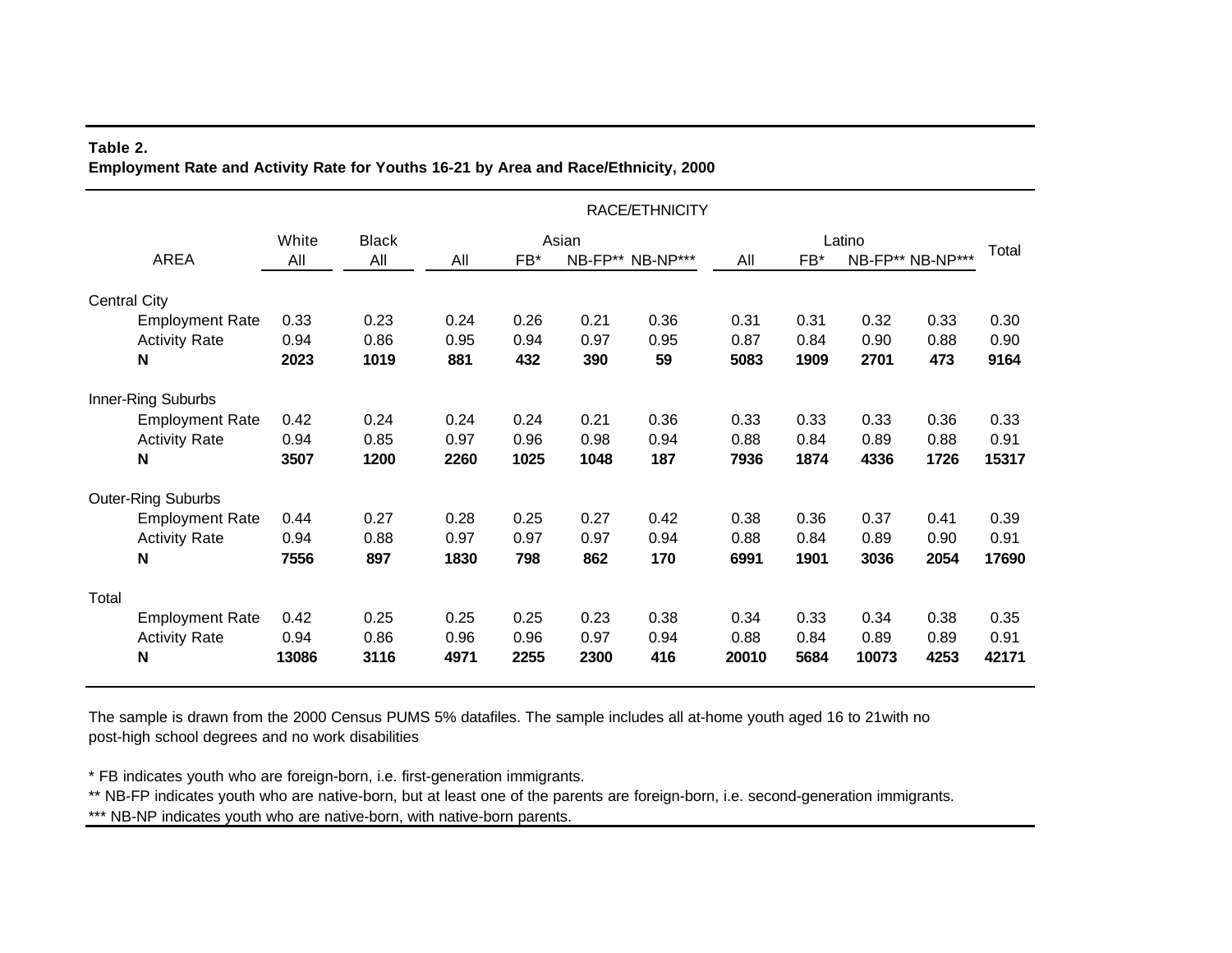## **Table 3. Means of Personal, Household and Family Variables by Area, 2000**

| <b>Variables</b>              | All      | Central<br><b>City</b> | Inner-Ring<br><b>Suburbs</b> | <b>Outer-Ring</b><br><b>Suburbs</b> |
|-------------------------------|----------|------------------------|------------------------------|-------------------------------------|
|                               |          |                        |                              |                                     |
| <b>Employment Rate</b>        | 0.35     | 0.30                   | 0.33                         | 0.39                                |
| <b>Activity Rate</b>          | 0.91     | 0.90                   | 0.91                         | 0.91                                |
| <b>Personal Variables</b>     |          |                        |                              |                                     |
| Age                           | 18.01    | 18.04                  | 18.03                        | 17.97                               |
| Female                        | 0.48     | 0.49                   | 0.47                         | 0.48                                |
| With Child                    | 0.03     | 0.03                   | 0.03                         | 0.03                                |
| Poverty                       | 0.14     | 0.21                   | 0.15                         | 0.10                                |
| In School                     | 0.80     | 0.79                   | 0.80                         | 0.80                                |
| <b>High School Graduate</b>   | 0.18     | 0.17                   | 0.18                         | 0.18                                |
| Some College                  | 0.20     | 0.19                   | 0.21                         | 0.20                                |
| White                         | 0.31     | 0.22                   | 0.23                         | 0.43                                |
| <b>Black</b>                  | 0.07     | 0.11                   | 0.08                         | 0.05                                |
| Asian                         | 0.12     | 0.10                   | 0.15                         | 0.10                                |
| Latino                        | 0.47     | 0.55                   | 0.52                         | 0.40                                |
| Immigrant (first generation)  | 0.22     | 0.32                   | 0.22                         | 0.17                                |
| Immigrant (second generation) | 0.35     | 0.40                   | 0.40                         | 0.27                                |
| <b>Household Variables</b>    |          |                        |                              |                                     |
| <b>Household Size</b>         | 5.20     | 5.27                   | 5.28                         | 5.09                                |
| <b>Household Worker</b>       | 2.53     | 2.39                   | 2.50                         | 2.63                                |
| Youth Worker                  | 0.73     | 0.64                   | 0.71                         | 0.80                                |
| Homeownership                 | 0.60     | 0.47                   | 0.60                         | 0.68                                |
| Car                           | 0.93     | 0.87                   | 0.93                         | 0.95                                |
| Household Income              | \$74,780 | \$68,076               | \$70,919                     | \$81,596                            |
| <b>Family Variables</b>       |          |                        |                              |                                     |
| Parent Weeks Worked 1999      | 43.89    | 41.44                  | 43.48                        | 45.53                               |
| Parent High School Graduate   | 0.16     | 0.14                   | 0.17                         | 0.16                                |
| Parent Some College           | 0.21     | 0.16                   | 0.20                         | 0.25                                |
| Parent College Graduate       | 0.32     | 0.28                   | 0.30                         | 0.36                                |
| <b>Two-Parent Family</b>      | 0.71     | 0.66                   | 0.71                         | 0.74                                |
| N                             | 42,171   | 9,164                  | 15,317                       | 17,690                              |

The sample is drawn from the 2000 Census PUMS 5% datafiles. The sample includes all at-home youth aged 16 to 21 with no post-high school degrees and no work disabilities.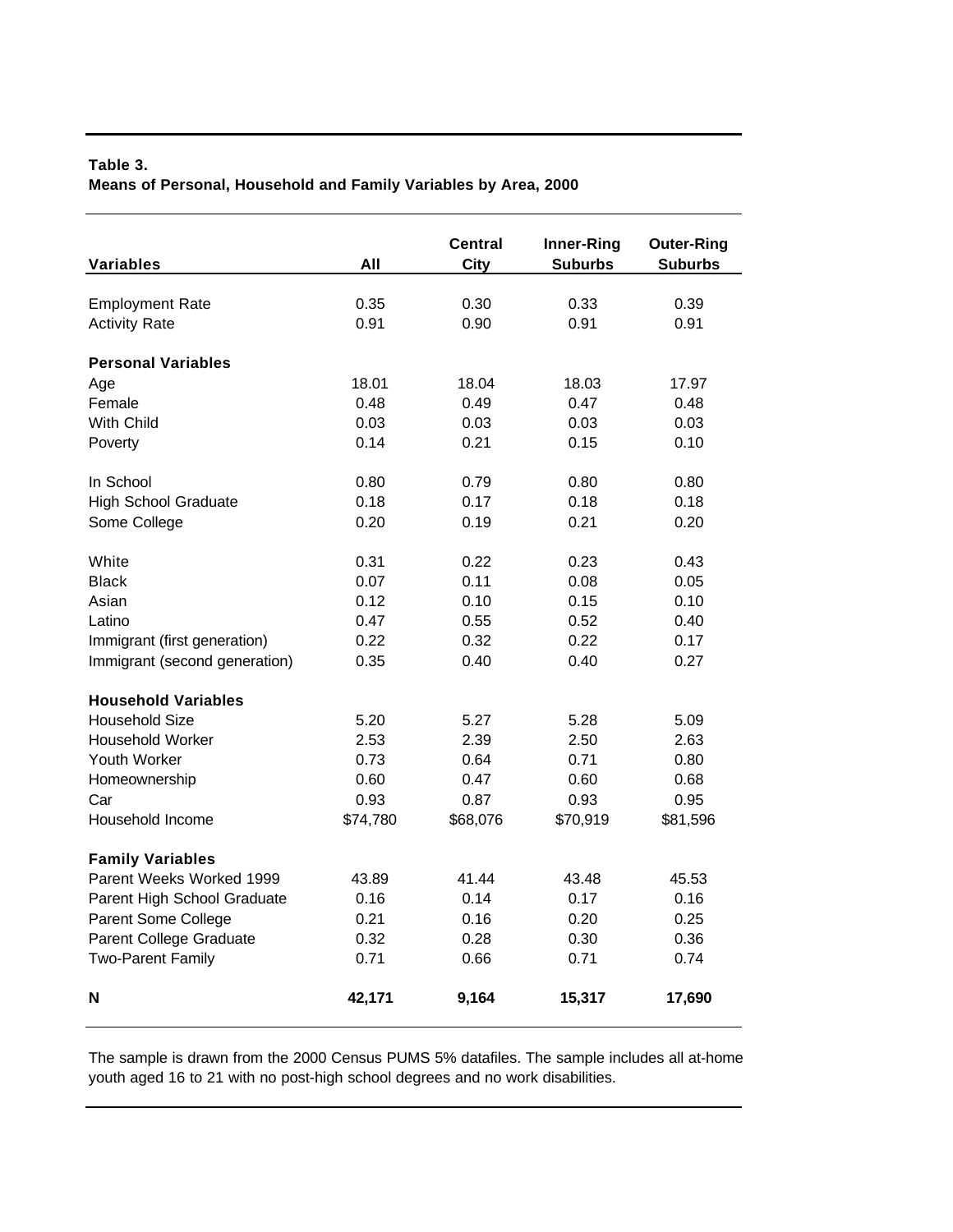## **Table 4. Means of Personal, Household and Family Variables by Race/Ethnicity, 2000**

| <b>Variables</b>              | White     | <b>Black</b> | Asian    | Latino   |
|-------------------------------|-----------|--------------|----------|----------|
|                               |           |              |          |          |
| <b>Employment Rate</b>        | 0.42      | 0.25         | 0.25     | 0.34     |
| <b>Activity Rate</b>          | 0.94      | 0.86         | 0.96     | 0.88     |
| <b>Personal Variables</b>     |           |              |          |          |
| <b>Central City</b>           | 0.15      | 0.33         | 0.18     | 0.25     |
| Inner-Ring Suburbs            | 0.27      | 0.39         | 0.45     | 0.40     |
| <b>Outer-Ring Suburbs</b>     | 0.58      | 0.29         | 0.37     | 0.35     |
|                               |           |              |          |          |
| Age                           | 17.91     | 17.95        | 18.03    | 18.08    |
| Female                        | 0.47      | 0.50         | 0.47     | 0.48     |
| With Child                    | 0.01      | 0.04         | 0.01     | 0.05     |
| Poverty                       | 0.06      | 0.22         | 0.12     | 0.19     |
| In School                     | 0.84      | 0.78         | 0.93     | 0.74     |
| <b>High School Graduate</b>   | 0.17      | 0.18         | 0.15     | 0.19     |
| Some College                  | 0.23      | 0.19         | 0.28     | 0.16     |
| Immigrant (first generation)  | 0.07      | 0.04         | 0.45     | 0.28     |
| Immigrant (second generation) | 0.13      | 0.07         | 0.46     | 0.50     |
| <b>Household Variables</b>    |           |              |          |          |
| <b>Household Size</b>         | 4.32      | 4.68         | 4.74     | 5.97     |
| <b>Household Worker</b>       | 2.49      | 1.96         | 2.38     | 2.69     |
| Youth Worker                  | 0.79      | 0.54         | 0.56     | 0.76     |
| Homeownership                 | 0.75      | 0.42         | 0.64     | 0.53     |
| Car                           | 0.98      | 0.87         | 0.96     | 0.90     |
| Household Income              | \$101,647 | \$56,959     | \$76,774 | \$59,843 |
|                               |           |              |          |          |
| <b>Family Variables</b>       |           |              |          |          |
| Parent Weeks Worked 1999      | 46.98     | 38.16        | 44.78    | 42.79    |
| Parent High School Graduate   | 0.14      | 0.21         | 0.11     | 0.18     |
| Parent Some College           | 0.28      | 0.34         | 0.16     | 0.16     |
| Parent College Graduate       | 0.53      | 0.32         | 0.59     | 0.12     |
| <b>Two-Parent Family</b>      | 0.74      | 0.41         | 0.82     | 0.72     |
| $\mathbf N$                   | 13,086    | 3,116        | 4,971    | 20,010   |

The sample is drawn from the 2000 Census PUMS 5% datafiles. The sample includes all at-home youth aged 16 to 21 with no post-high school degrees and no work disabilities.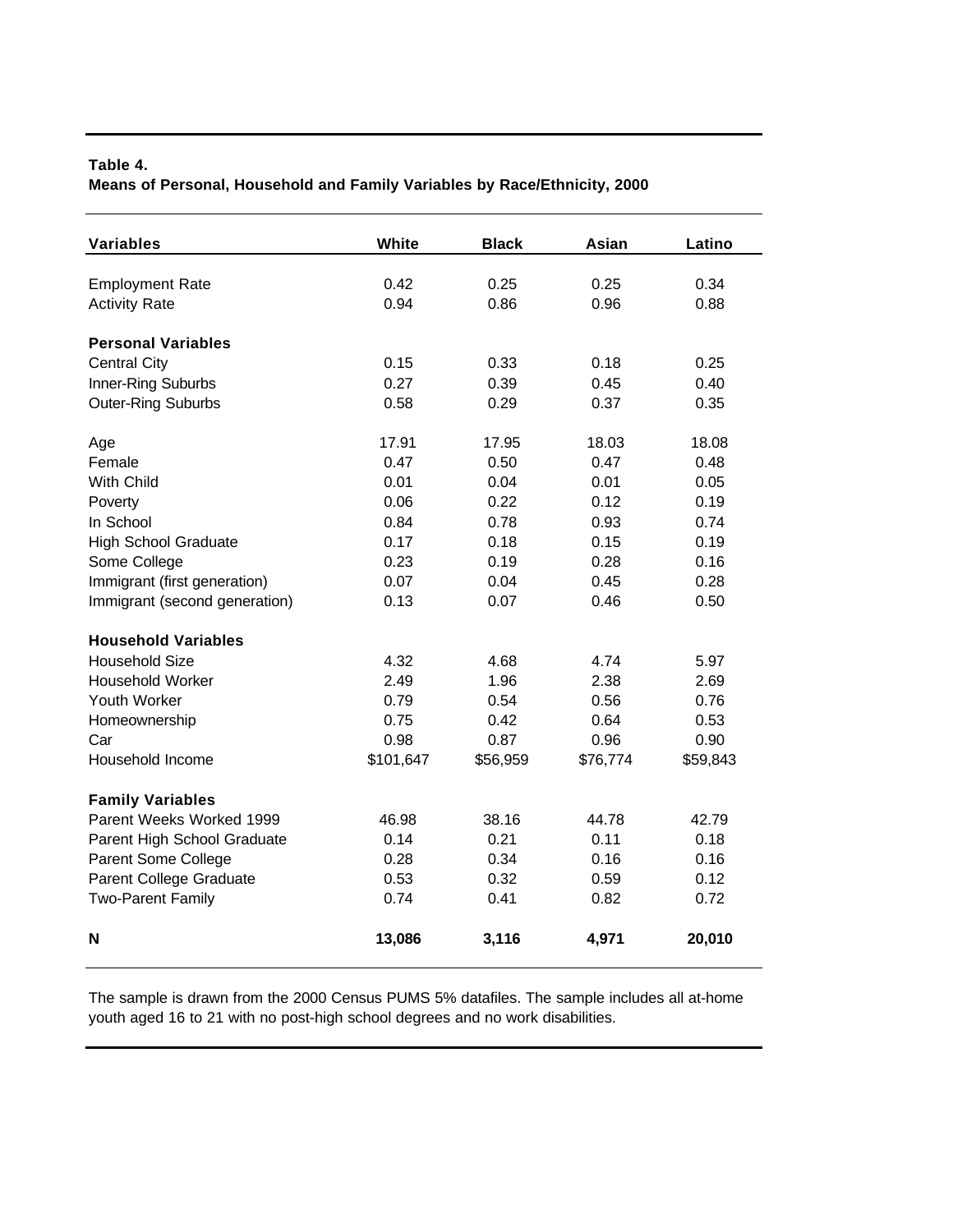## **Table 5. Probit Regressions of Youth Employment Status**

|                                               | Model 1              |    |                                       | Model 2           |     |                    | Model 3              |       |
|-----------------------------------------------|----------------------|----|---------------------------------------|-------------------|-----|--------------------|----------------------|-------|
|                                               | Coeff.               | SE | Coeff.                                | SE                |     | Coeff.             | <b>SE</b>            |       |
|                                               |                      |    |                                       |                   |     |                    |                      |       |
| Intercept                                     |                      |    | 0.1295 0.0123 *** -3.8256 0.1289 ***  |                   |     | $-3.7658$          | $0.1333$ ***         |       |
| <b>Personal Variables</b>                     |                      |    |                                       |                   |     |                    |                      |       |
| Central City                                  |                      |    | $-0.1674$ 0.0175 *** $-0.1009$ 0.0201 |                   | *** | $-0.0975$          | 0.0257               | ***   |
| Inner-Ring Suburbs                            | $-0.0995$ 0.0146 *** |    | $-0.0830$ 0.0166 ***                  |                   |     | $-0.0823$          | 0.0206               | ***   |
| <b>Black</b>                                  | $-0.4518$ 0.0271 *** |    | $-0.3443$ 0.0318 ***                  |                   |     | $-0.3381$          | 0.0319               | ***   |
| Asian                                         | $-0.3207$ 0.0248 *** |    | $-0.2987$ 0.0286 ***                  |                   |     | $-0.2949$          | 0.0286 ***           |       |
| Latino                                        | $-0.0716$ 0.0167 *** |    | $-0.0275$ 0.0208                      |                   |     | $-0.0210$          | 0.0210               |       |
| Immigrant (1st generation)                    | $-0.1551$ 0.0197 *** |    | $-0.1315$ $0.0242$                    |                   |     | $-0.1292$          | $0.0243$ ***         |       |
| Immigrant (2nd generation)                    | $-0.1520$ 0.0175 *** |    | $-0.0997$ 0.0209 **                   |                   |     | $-0.0976$          | 0.0209               | ***   |
| Age                                           |                      |    |                                       | 0.1718 0.0064 *** |     | 0.1721             | $0.0065$ ***         |       |
| Female                                        |                      |    |                                       | 0.0092 0.0145     |     | 0.0098             | 0.0145               |       |
| <b>With Child</b>                             |                      |    | $-0.0235$ 0.0403                      |                   |     | $-0.0234$          | 0.0405               |       |
| Poverty                                       |                      |    | -0.0651 0.0268 *                      |                   |     | $-0.0657$          | $0.0269$ *           |       |
| In School                                     |                      |    | $-0.2377$ 0.0203                      |                   | *** | $-0.2380$          | 0.0204               | ***   |
| <b>High School Graduate</b>                   |                      |    |                                       | 0.2916 0.0212     |     | 0.2922             | 0.0213               | ***   |
| Some College                                  |                      |    |                                       | 0.4090 0.0229 *** |     | 0.4095             | $0.0229$ ***         |       |
| <b>Household Variables</b>                    |                      |    |                                       |                   |     |                    |                      |       |
| <b>Household Size</b>                         |                      |    | $-0.0816$ 0.0042 ***                  |                   |     | -0.0808            | 0.0042               | ***   |
| <b>Household Worker</b>                       |                      |    |                                       | 0.1011 0.0096     | *** | 0.1012             | 0.0096               | $***$ |
| <b>Youth Worker</b>                           |                      |    |                                       | 0.6351 0.0135 *** |     | 0.6345             | $0.0137$ ***         |       |
| Homeownership                                 |                      |    | $-0.0018$ 0.0169                      |                   |     | $-0.0029$          | 0.0171               |       |
| Car                                           |                      |    |                                       | 0.0891 0.0311 **  |     | 0.0884             | $0.0312$ **          |       |
| Household Income in \$1,000                   |                      |    | $-0.0002$ $0.0001$                    |                   |     | 0.0000             | 0.0000               |       |
| <b>Family Variables</b>                       |                      |    |                                       |                   |     |                    |                      |       |
| Parent Weeks Worked 1999                      |                      |    | 0.0009 0.0006                         |                   |     | 0.0009             | 0.0006               |       |
| Parent High School Graduate                   |                      |    |                                       | 0.0606 0.0240 *   |     | 0.0591             | $0.0240*$            |       |
| Parent Some College                           |                      |    |                                       | 0.1181 0.0239 *** |     | 0.1147             | $0.0239$ ***         |       |
| Parent College Graduate                       |                      |    |                                       | 0.0599 0.0244 *   |     | 0.0524             | $0.0245$ *           |       |
| <b>Two-Parent Family</b>                      |                      |    |                                       | 0.0075 0.0178     |     | 0.0082             | 0.0178               |       |
| <b>PUMA-level Variables</b>                   |                      |    |                                       |                   |     |                    |                      |       |
| Number of Youth                               |                      |    |                                       |                   |     |                    | -1.40E-04 6.90E-05 * |       |
| AMC <sup>a</sup> Jobs Change 90-00            |                      |    |                                       |                   |     | -2.62E-07 1.10E-06 |                      |       |
| Manufacturing Jobs Change 90-00               |                      |    |                                       |                   |     |                    | 3.86E-06 1.80E-06 *  |       |
| Trade Jobs Change 90-00                       |                      |    |                                       |                   |     | -6.08E-07 1.79E-06 |                      |       |
| FIRE <sup>b</sup> Jobs Change 90-00           |                      |    |                                       |                   |     |                    | 1.52E-06 1.27E-06    |       |
| Services Jobs Change 90-00                    |                      |    |                                       |                   |     |                    | 1.95E-06 9.96E-07 *  |       |
| Transportation & Government Jobs Change 90-00 |                      |    |                                       |                   |     | -5.86E-07 1.30E-06 |                      |       |
| Log Likelihood                                | $-26855.6$           |    |                                       | $-20065.3$        |     |                    | 20055.5              |       |
| N                                             | 42171                |    |                                       | 42171             |     |                    | 42171                |       |
| *p<0.05, **p<0.01, ***p<0.001.                |                      |    |                                       |                   |     |                    |                      |       |

Notes:

a. AMC stands for Agriculture, Mining and Construction.

b. FIRE stands for Finance, Insurance and Real Estate.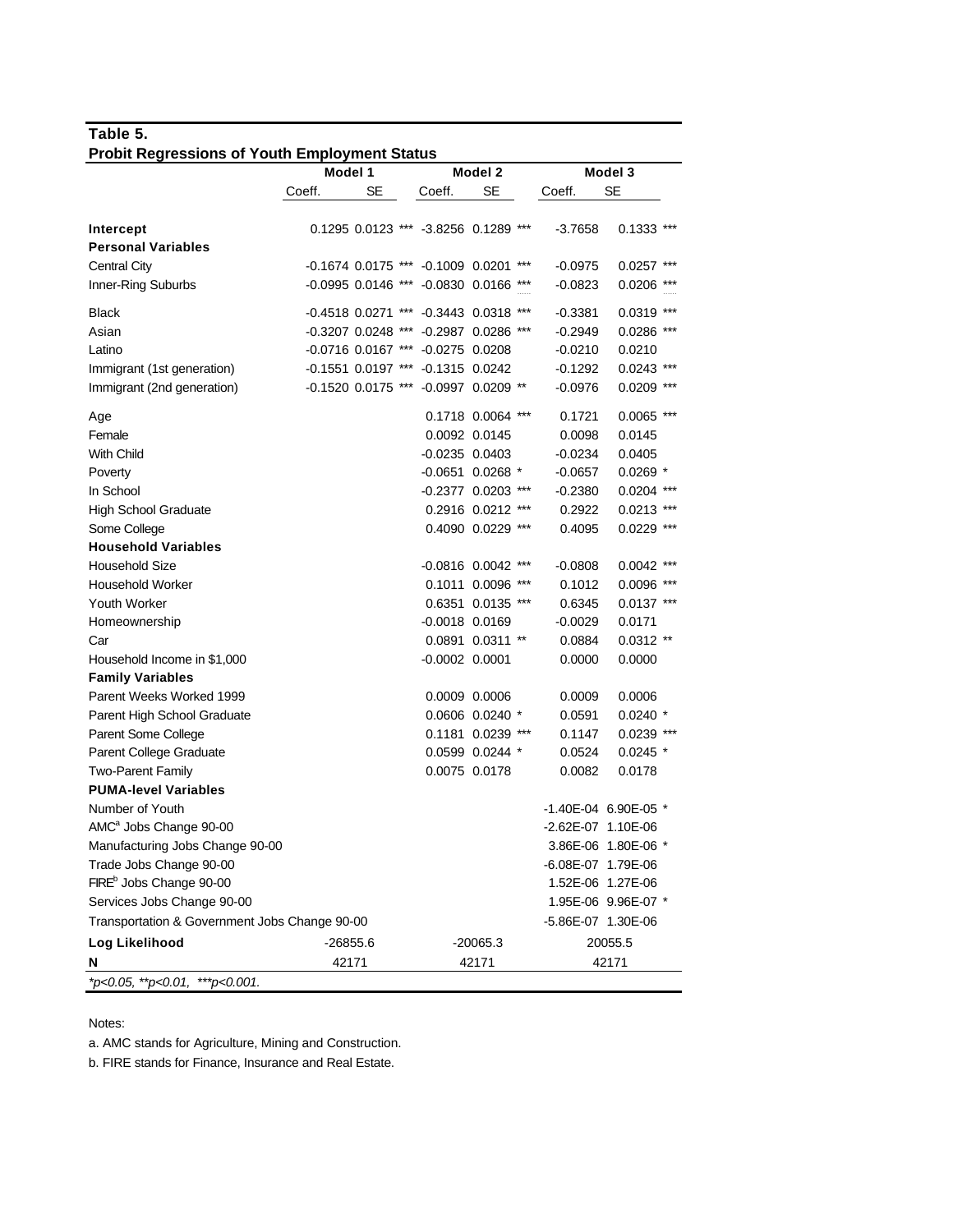#### **Table 6. Probit Regressions of Youth Employment Status on Area Indicators by Race/Ethnicity and Immigrant-Specific Models**

|         |                    | White                |           | <b>Black</b>       |           | Asian              |                      |                  | Latino               | 1st generation<br>Immigrant |            | 2st generation<br>Immigrant |                      |
|---------|--------------------|----------------------|-----------|--------------------|-----------|--------------------|----------------------|------------------|----------------------|-----------------------------|------------|-----------------------------|----------------------|
|         |                    | Coefficient          | <b>SE</b> | Coefficient        | <b>SE</b> | Coefficient        | <b>SE</b>            | Coefficient      | SE                   | Coefficient                 | <b>SE</b>  | Coefficient                 | <b>SE</b>            |
| Model 1 | Central City       | $-0.3175$ 0.0323 *** |           | $-0.1130$ $0.0625$ |           | $-0.1050$ $0.0557$ |                      | $-0.1727$        | $0.0239$ ***         | $-0.0868$                   | $0.0341$ * |                             | $-0.1530$ 0.0286 *** |
|         | Inner-Ring Suburbs | $-0.0718$ 0.0258 **  |           | $-0.0686$ $0.0599$ |           |                    | $-0.1271$ 0.0426 **  |                  | $-0.1177$ 0.0211 *** | $-0.0760$                   | $0.0327$ * |                             | $-0.1190$ 0.0251 *** |
| Model 2 | Central City       | $-0.2390$ 0.0370 *** |           | $-0.0713$ 0.0739   |           | $-0.1180$ $0.0653$ |                      |                  | $-0.0672$ 0.0279 $*$ | $-0.0115$                   | 0.0394     |                             | $-0.0844$ 0.0331 $*$ |
|         | Inner-Ring Suburbs | $-0.0686$ 0.0292 $*$ |           | $-0.0082$ 0.0697   |           |                    | $-0.0980$ 0.0498 $*$ |                  | 0.0899 0.0241 ***    | $-0.0204$                   | 0.0374     |                             | 0.1028 0.0287 ***    |
| Model 3 | Central City       | $-0.1753$ 0.0485 *** |           | $-0.1778$ 0.1034   |           | $-0.1342$ $0.0848$ |                      | $-0.0682$ 0.0374 |                      | $-0.0335$                   | 0.0533     | $-0.0712$ 0.0450            |                      |
|         | Inner-Ring Suburbs | $-0.0611$ $0.0342$   |           | $-0.1017$ 0.0985   |           | $-0.1018$ 0.0640   |                      |                  | $-0.0686$ 0.0321 $*$ | $-0.0118$                   | 0.0479     |                             | $-0.0925$ 0.0375 $*$ |
|         | N                  | 13086                |           | 3116               |           | 4971               |                      |                  | 20010                |                             | 9232       |                             | 14579                |

*\*p<0.05, \*\*p<0.01, \*\*\*p<0.001.*

Model 1 above regress employment status only on area dummy variables (central city and inner-ring suburbs) with no other control variables. Model 2 above regress emplloyment status on area indicators plus a vector of personal, household, and family variables (as specified in table 3 without

race/ethnicity and immigrant status variables - Black, Asian, Latino, 1st generation immigrant and 2nd generation immigrant)

Model 3 above regress employment status on area indicators pulus a vector of personal, household, and family variables and labor supply and job accessibility

measures on PUMA level (as specified in table 3 without race/ethnicity and immigrant status variables).

1st generation immigrants are defined as foreign-born.

2nd generation immigrants are defined as U.S.-born with at least one foreign-born parent.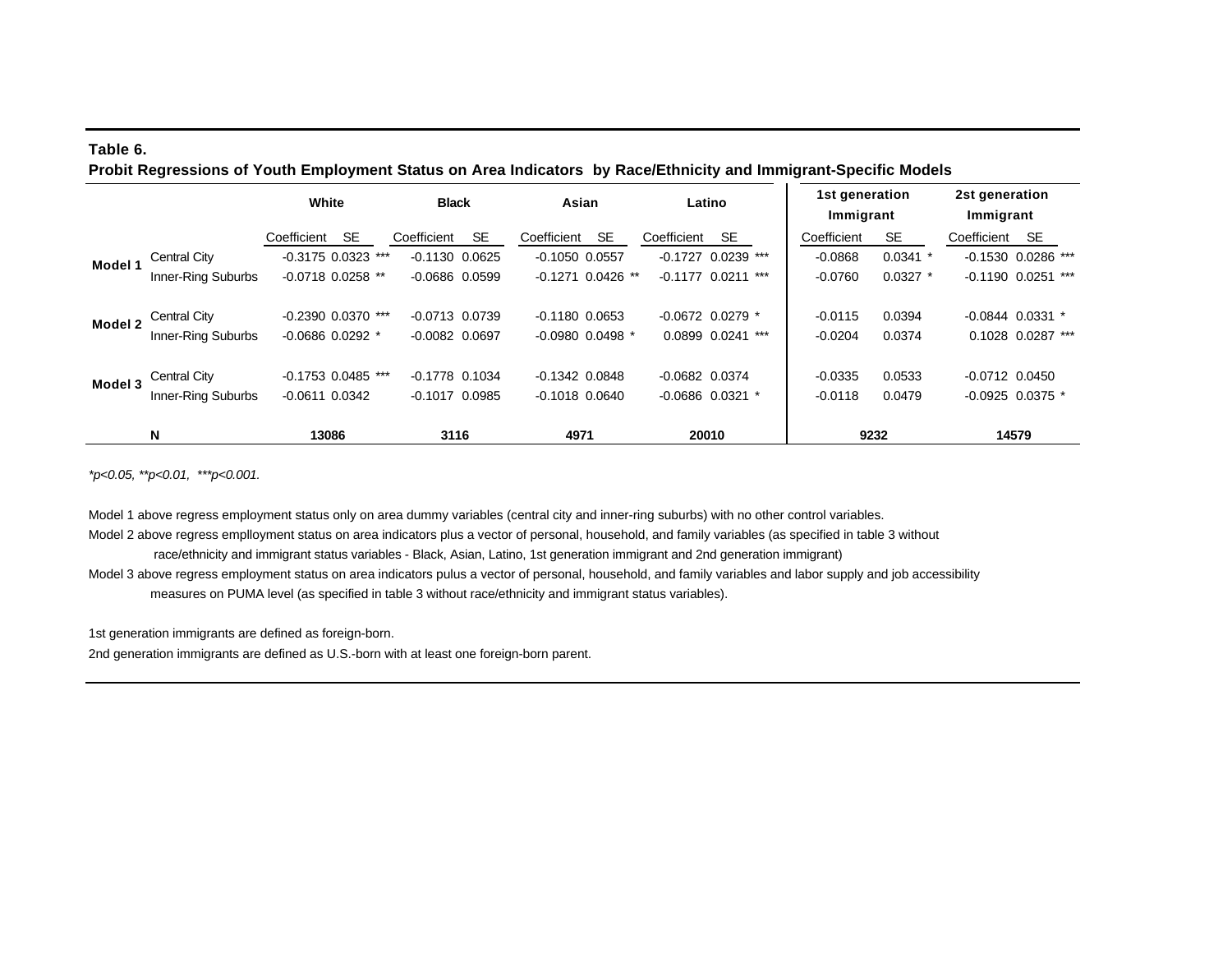| Bivariate Probit Regressions of Youth Employment Status and School Status |        |                      |        |                      |           |              |           |                     |                    |                      |              |              |
|---------------------------------------------------------------------------|--------|----------------------|--------|----------------------|-----------|--------------|-----------|---------------------|--------------------|----------------------|--------------|--------------|
|                                                                           |        | Model 1              |        |                      |           | Model 2      |           |                     |                    |                      | Model 3      |              |
|                                                                           |        | Employment           |        | In School            |           | Employment   |           | In School           |                    | Employment           |              | In School    |
|                                                                           | Coeff. | <b>SE</b>            | Coeff. | <b>SE</b>            | Coeff.    | <b>SE</b>    | Coeff.    | <b>SE</b>           | Coeff.             | <b>SE</b>            | Coeff.       | <b>SE</b>    |
| Intercept                                                                 |        | $-0.1295$ 0.0123 *** |        | 0.9553 0.0144 ***    | $-4.5248$ | $0.1141$ *** |           | 9.6998  0.1321 ***  | $-4.4644$          | $0.1189$ ***         | 9.6600       | $0.1379$ *** |
| <b>Personal Variables</b>                                                 |        |                      |        |                      |           |              |           |                     |                    |                      |              |              |
| <b>Central City</b>                                                       |        | $-0.1674$ 0.0175 *** |        | 0.0549 0.0193 **     | $-0.1060$ | $0.0200$ *** | 0.1061    | $0.0232$ ***        | $-0.1013$          | $0.0257$ ***         | 0.0790       | $0.0299$ **  |
| Inner-Ring Suburbs                                                        |        | $-0.0994$ 0.0146 *** |        | 0.0353 0.0163 *      | $-0.0861$ | $0.0166$ *** | 0.0670    | $0.0195$ ***        | $-0.0849$          | $0.0206$ ***         | 0.0587       | $0.0247$ *   |
| <b>Black</b>                                                              |        | -0.4483 0.0270 ***   |        | -0.2108 0.0285 ***   | $-0.3427$ | $0.0317$ *** | $-0.0052$ | 0.0353              | $-0.3369$          | $0.0319$ ***         | 0.0061       | 0.0355       |
| Asian                                                                     |        | -0.3206 0.0248 ***   |        | 0.4311 0.0320 ***    | $-0.3158$ | $0.0285$ *** | 0.4468    | $0.0386$ ***        | $-0.3121$          | $0.0286$ ***         | 0.4491       | $0.0387$ *** |
| Latino                                                                    |        | -0.0721 0.0167 ***   |        | $-0.4030$ 0.0189 *** | $-0.0206$ | 0.0208       | $-0.1286$ | $0.0246$ ***        | $-0.0146$          | 0.0210               | $-0.1169$    | $0.0249$ *** |
| Immigrant (1st generation                                                 |        | $-0.1552$ 0.0197 *** |        | $-0.0704$ 0.0215 **  | $-0.1411$ | $0.0241$ *** | 0.1942    | $0.0278$ ***        | $-0.1384$          | $0.0243$ ***         | 0.1841       | $0.0280$ *** |
| Immigrant (2nd generation                                                 |        | -0.1523 0.0175 ***   |        | 0.1591 0.0196 ***    | $-0.1107$ | $0.0208$ *** | 0.2239    | $0.0249$ ***        | $-0.1084$          | $0.0209$ ***         | 0.2176       | $0.0250$ *** |
| Age                                                                       |        |                      |        |                      | 0.2021    | $0.0059$ *** | $-0.5081$ | $0.0069$ ***        | 0.2025             | $0.0059$ ***         | $-0.5082$    | $0.0069$ *** |
| Female                                                                    |        |                      |        |                      | $-0.0003$ | 0.0145       | 0.1896    | $0.0171$ ***        | 0.0002             | 0.0145               | 0.1904       | $0.0171$ *** |
| With Child                                                                |        |                      |        |                      | 0.0107    | 0.0400       | $-0.4646$ | $0.0409$ ***        | 0.0108             | 0.0400               | $-0.4637$    | $0.0409$ *** |
| Poverty                                                                   |        |                      |        |                      | $-0.0612$ | $0.0267$ *   |           | $-0.0912$ 0.0283 ** | $-0.0619$          | $0.0268$ *           | $-0.0897$    | $0.0283$ **  |
| High School Graduate                                                      |        |                      |        |                      | 0.3141    | $0.0210$ *** | $-0.3761$ | $0.0219$ ***        | 0.3147             | $0.0210$ ***         | $-0.3765$    | $0.0219$ *** |
| Some College                                                              |        |                      |        |                      | 0.3437    | $0.0222$ *** |           | 0.8833 0.0266 ***   | 0.3442             | $0.0222$ ***         | 0.8817       | $0.0266$ *** |
| <b>Household Variables</b>                                                |        |                      |        |                      |           |              |           |                     |                    |                      |              |              |
| <b>Household Size</b>                                                     |        |                      |        |                      | $-0.0793$ | $0.0042$ *** | $-0.0284$ | $0.0045$ ***        | $-0.0786$          | $0.0042$ ***         | $-0.0277$    | $0.0045$ *** |
| <b>Household Worker</b>                                                   |        |                      |        |                      | 0.1004    | $0.0095$ *** | 0.0005    | 0.0107              | 0.1004             | $0.0095$ ***         | 0.0002       | 0.0107       |
| Youth Worker                                                              |        |                      |        |                      | 0.6385    | $0.0135$ *** | $-0.1242$ | $0.0153$ ***        | 0.6380             | $0.0135$ ***         | $-0.1245$    | $0.0153$ *** |
| Homeownership                                                             |        |                      |        |                      | $-0.0096$ | 0.0169       | 0.1533    | $0.0193$ ***        | $-0.0110$          | 0.0170               | 0.1590       | $0.0195$ *** |
| Car                                                                       |        |                      |        |                      | 0.0806    | $0.0309$ **  | 0.1236    | $0.0316$ ***        | 0.0799             | $0.0310**$           | 0.1238       | $0.0316$ *** |
| Household Income in \$1,000                                               |        |                      |        |                      | $-2E-07$  | 1.2E-07      | 4E-07     | 2E-07 *             | $-2.3E - 07$       | 1.2E-07              | 3.34E-07     | 1.61E-07 *   |
| Parent Weeks Worked 1999                                                  |        |                      |        |                      | 0.0009    | 0.0006       | 0.001     | 0.001               | 0.0009             | 0.0006               | 0.0007       | 0.001        |
| Parent High School Graduate                                               |        |                      |        |                      | 0.0566    | $0.0239$ *   | 0.057     | $0.026$ *           | 0.0551             | $0.0239$ *           | 0.0581       | $0.026$ *    |
| Parent Some College                                                       |        |                      |        |                      | 0.1076    | $0.0238$ *** | 0.156     | $0.027$ ***         | 0.1042             | $0.0239$ ***         | 0.1551       | $0.027$ ***  |
| Parent College Graduate                                                   |        |                      |        |                      | 0.0401    | 0.0243       | 0.389     | $0.029$ ***         | 0.0329             | 0.0244               | 0.3842       | $0.029$ ***  |
| Two-Parent Family                                                         |        |                      |        |                      | 0.0012    | 0.0178       | 0.111     | $0.020$ ***         | 0.0019             | 0.0178               | 0.1118       | $0.020$ ***  |
| <b>PUMA-level Variables</b>                                               |        |                      |        |                      |           |              |           |                     |                    |                      |              |              |
| Number of Youth                                                           |        |                      |        |                      |           |              |           |                     |                    | -1.44E-04 6.86E-05 * | 3.39E-05     | 8.06E-05     |
| AMC <sup>a</sup> Jobs Change 90-00                                        |        |                      |        |                      |           |              |           |                     | -1.30E-07 1.09E-06 |                      | $-3.1E - 06$ | 1.3E-06 *    |
| Manufacturing Jobs Change 90-00                                           |        |                      |        |                      |           |              |           |                     |                    | 3.78E-06 1.80E-06 *  | 1.89E-06     | 2.16E-06     |

# **Table 7.**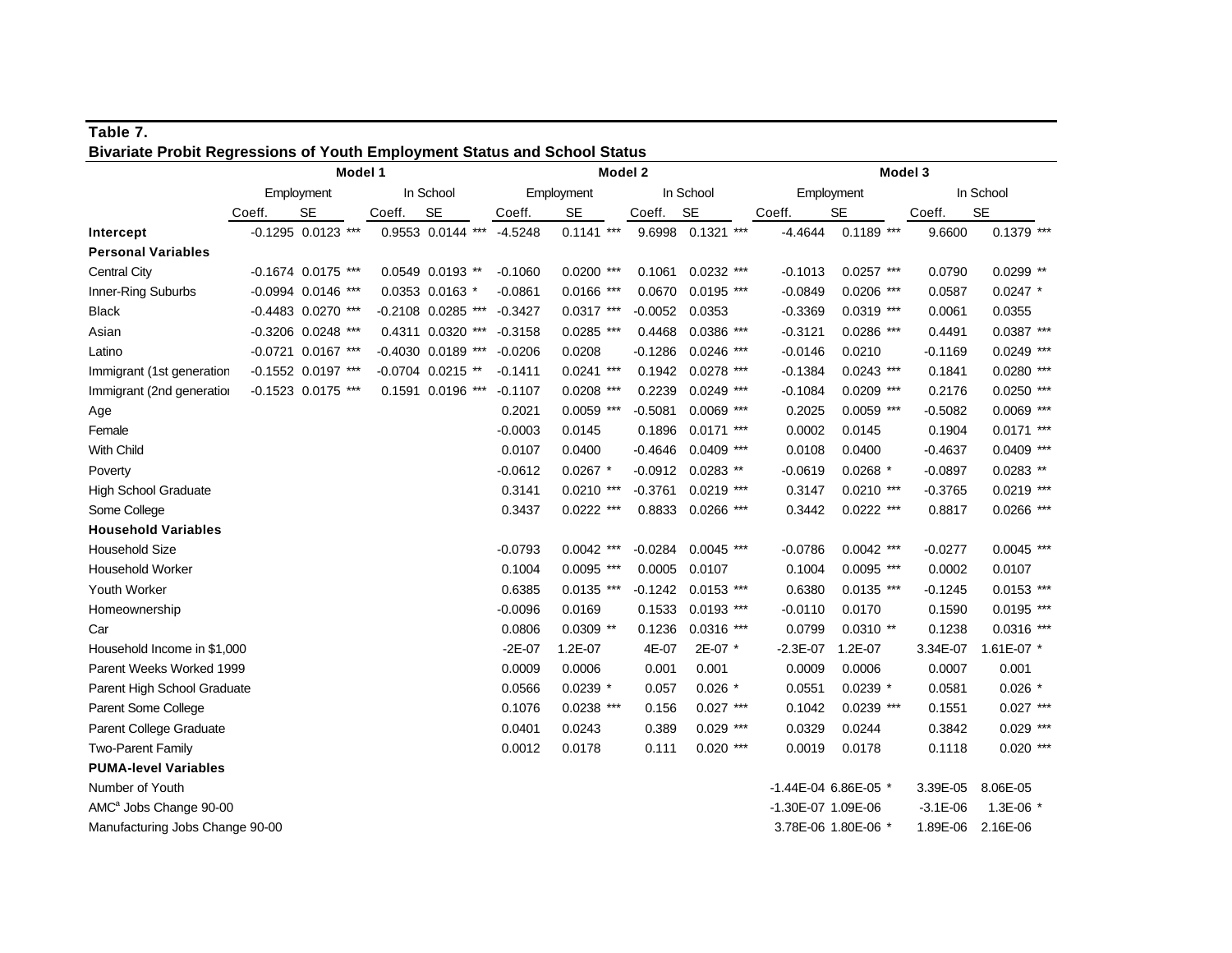| Trade Jobs Change 90-00                       |        |        | -3.39E-07 1.78E-06 |              | $-6.4E - 06$ 2.11E-06 ** |
|-----------------------------------------------|--------|--------|--------------------|--------------|--------------------------|
| FIRE <sup>b</sup> Jobs Change 90-00           |        |        | 1.55E-06 1.27E-06  | $-5.1E - 07$ | 1.53E-06                 |
| Services Jobs Change 90-00                    |        |        | 1.93E-06 9.95E-07  | 4.73E-07     | 1.22E-06                 |
| Transportation & Government Jobs Change 90-00 |        |        | -6.10E-07 1.30E-06 | 1.11E-06     | 1.54E-06                 |
| Log Likelihood                                | -46579 | -34355 |                    | -34336       |                          |
| $\_rho$                                       | $***$  | $***$  |                    | $***$        |                          |
| N                                             | 42171  | 42171  |                    | 42171        |                          |
| $*$ p<0.05, $*$ $*$ p<0.01, $*$ $*$ p<0.001.  |        |        |                    |              |                          |

Notes:

a. AMC stands for Agriculture, Mining and Construction.

b. FIRE stands for Finance, Insurance and Real Estate.